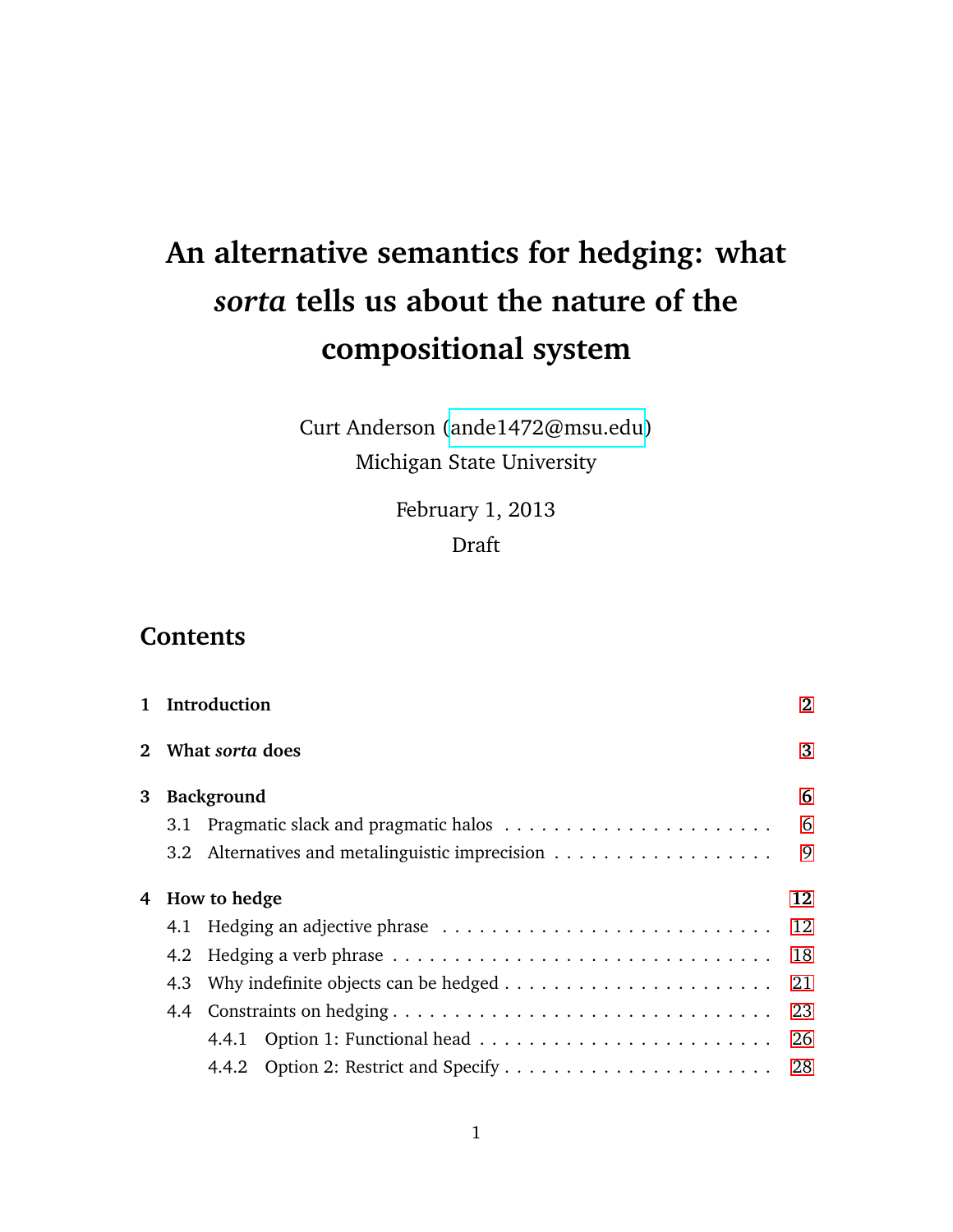|              | 5 Connections |                                                                         | 30 |  |
|--------------|---------------|-------------------------------------------------------------------------|----|--|
|              |               |                                                                         |    |  |
|              |               |                                                                         |    |  |
|              |               | 5.3 Granularity functions, scalar vagueness, and epistemic vagueness 32 |    |  |
| 6 Conclusion |               |                                                                         | 33 |  |
|              | References    |                                                                         |    |  |

## <span id="page-1-0"></span>**1 Introduction**

Speech is rarely perfectly precise. Well-known from the work of [Grice](#page-33-0) [\(1957\)](#page-33-0) is that speakers are experts at implicated unsaid meanings — how something is said matters to the way it is interpreted. But the competence system allows for other avenues to express things that are not quite what was said; quantifiers can have restricted domains, and hedges such as *loosely speaking* and *sorta* can mark words and expressions as being interpreted in a way that is outside the norm. This paper is an analysis of one such hedge, *sorta*.

Hedges are interesting to both semanticists and pragmaticist because of the questions they raise about the nature of the semantics and pragmatic systems and their interface with each other. For a semanticist, a natural question is about the representation behind hedging, and how a *sorta* can grade over different meanings. This question becomes all the more interesting if it can be shown that *sorta* interacts with the compositional semantics. In this paper I present evidence suggesting that it does; *sorta* is sensitive to noun phrase semantics and verbal semantics. In order to account for this, assumptions regarding alternatives [\(Hamblin, 1973;](#page-33-1) [Rooth, 1985\)](#page-34-0) will need to be rethought. Alternatives aren't part of a post-compositional pragmatic system, but are systematically available in the compositional semantics.

A brief roadmap for this paper: in section [2,](#page-2-0) I describe the basic facts of *sorta* that I wish to account for. In section [3,](#page-5-0) I provide the theoretical background that will drive my eventual analysis, namely [Lasersohn](#page-34-1) [\(1999\)](#page-34-1)'s concept of pragmatic halos and [Morzycki](#page-34-2) [\(2011\)](#page-34-2)'s implementation of them using an alternative semantics. Section [4](#page-11-0) presents my analysis. I take stock in section **??**. Section [5](#page-29-0) compares my approach here against other papers on hedges and imprecision in the semantics literature. I conclude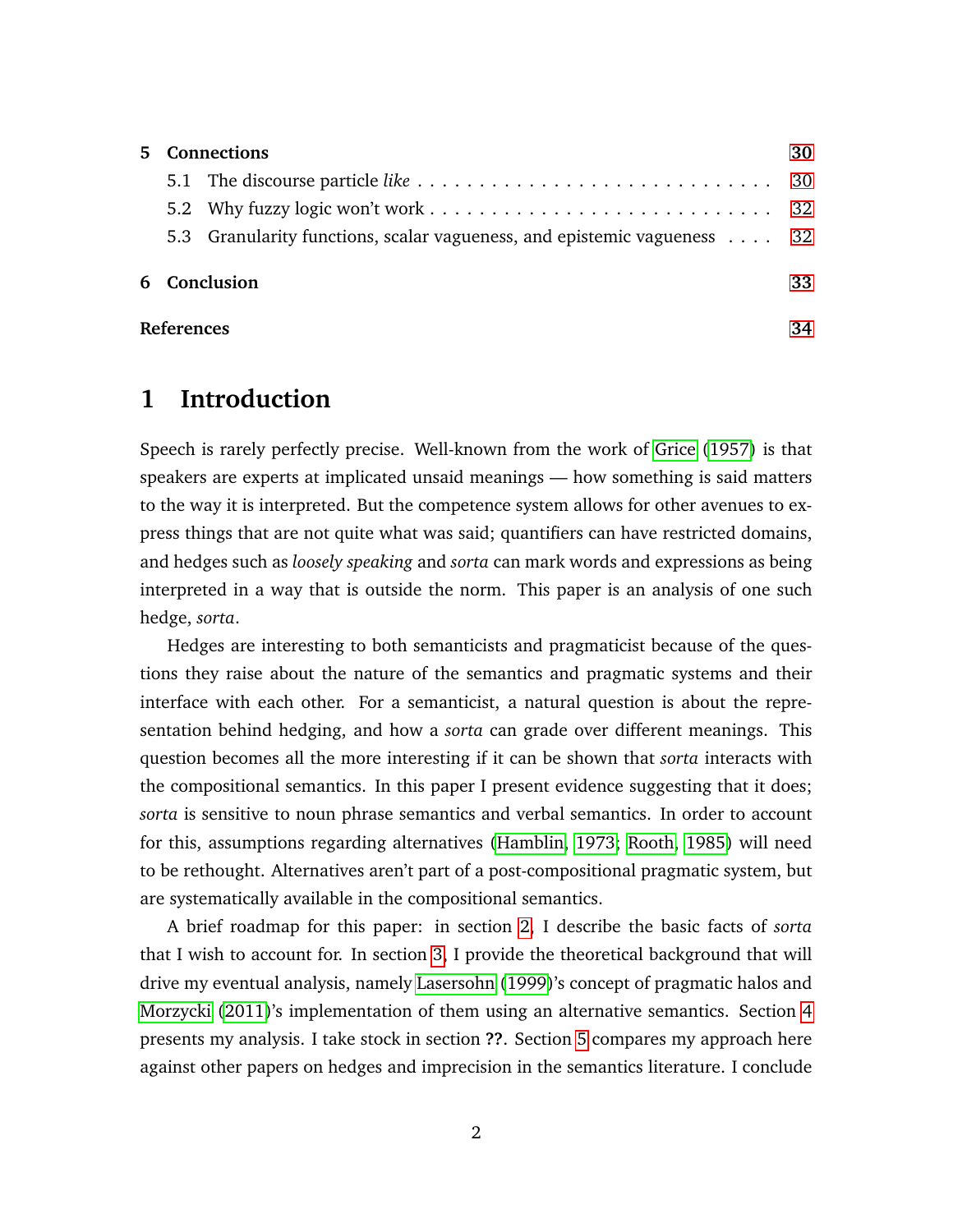<span id="page-2-0"></span>the paper in section [6.](#page-32-0)

#### **2 What** *sorta* **does**

The English modifier *sorta* is part of a family of modifiers often called *hedges*<sup>[1](#page-0-0)</sup>. Like other hedges, *sorta* pragmatically serves to signal a mismatch between what a speaker is saying and what a speaker actually means. This may be done for the metalinguistic reason of not knowing the correct word or phrase to use at the time of utterance, or as a rhetorical strategy to soften the impact of what is said. In this respect, it behaves similar to *like* [\(Siegel, 2002\)](#page-35-0).

The mismatch *sorta* provides between what is said and meant is demonstrated in [\(1a\)](#page-2-1) below, where the natural interpretation is that the speaker does not mean to actually use the word *kick* in the sentence, but some other word. Furthermore, denying the use of the word *kick* in a followup is perfectly acceptable [\(1b\)](#page-2-2), as the semantic content of *kick* is neutralized by *sorta* [\(Bolinger, 1972\)](#page-33-2).

- <span id="page-2-2"></span><span id="page-2-1"></span>(1) a. The player sort of kicked the ball.
	- b. The player sort of kicked the ball not really kicked, but something else.

*Sorta* is able to modify verb phrases headed by most types of verbs, including stative verbs<sup>[2](#page-0-0)</sup>. For many verbs, the behavior of *sorta* mirrors the behavior in [\(1a\)](#page-2-1) above, where *sorta* hedges the verb. For some verbs, however, a second reading arises where *sorta* can hedge not just the verb but also its direct object. Verbs that *sorta* can do this for verbs in the SEARCH class of intensional transitive verbs including *look for* as well as creation verbs (*build*), depiction verbs (*draw*, *paint*), and performance verbs (*sing*). To illustrate, in [\(2\)](#page-3-0) below, the sentence is ambiguous between two readings: one reading where the verb is hedged, but also one reading where the direct object of the verb is hedged. [\(3\)](#page-3-1) demonstrates the same phenomenon with a depiction verb, and [\(4\)](#page-3-2) with *look for*.

<sup>&</sup>lt;sup>1</sup>In this paper I am concerned with the adverbial *sorta* that can modify verb phrases. The nominal *sorta*, i.e. *a sort of cat*, doesn't figure into this story. *Sorta* has a reduced variant, *sorta* [sone], which I assume is arrived at phonologically with the same semantic meaning as *sorta*. *Kind of*/*kinda* appears to be related to *sorta*, and for the purposes of this paper I assume that they have the same semantics and pragmatics. Some speakers report that judgements with *sorta* are strange while using *kind of* is better, but I assume that this is stylistic variation.

<sup>&</sup>lt;sup>2</sup>Sorta has interesting properties with stative verbs which I'm setting aside in this paper.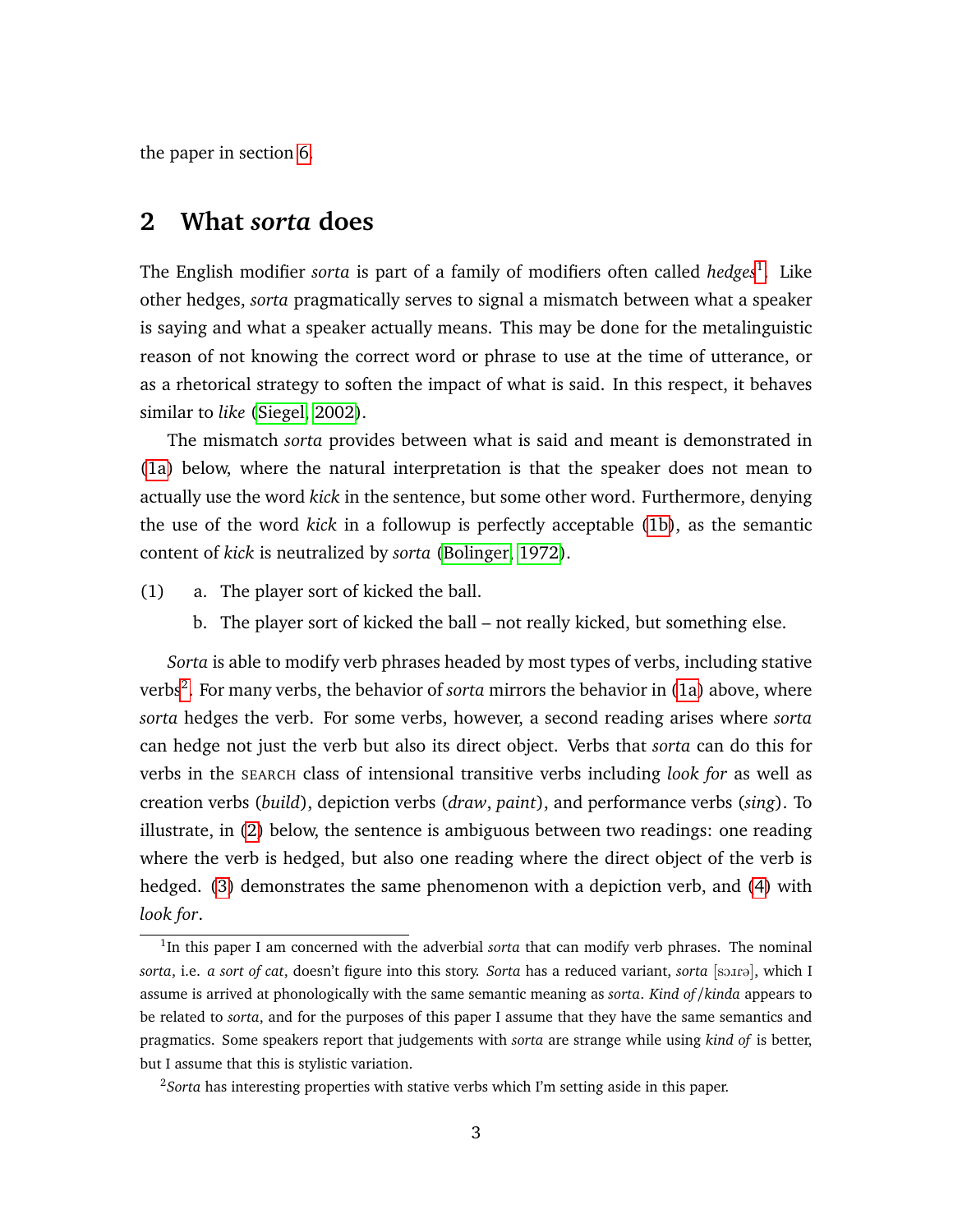- <span id="page-3-0"></span>(2) The carpenter sorta built a barn.
	- a. The carpenter did something that was like building (e.g., putting together a prefabricated structure).
	- b. The carpenter built something like a barn (e.g., a shed).
- <span id="page-3-1"></span>(3) The boy sorta drew a house.
	- a. The boy did something like drawing (e.g., connected the dots in a picture).
	- b. The boy drew something that was like a house.
- <span id="page-3-2"></span>(4) I'm sorta looking for a horse.
	- a. I'm only half-assedly looking for a horse.
	- b. I'm looking for something like a horse.

Looking at the examples above, we might think that this is simply an effect of the indefiniteness of the direct object. To some extent, it is; replacing the indefinite noun phrases with definite noun phrases in the sentences above makes the hedging effect on the direct object disappear. Both [\(5\)](#page-3-3) and [\(6\)](#page-3-4) below are unambiguous, showing that the determiner does have an effect.

- <span id="page-3-3"></span>(5) The amateur carpenter sorta built the house.
	- a. The amateur carpenter did something that was akin to building that resulted in the house.
	- b. \*The amateur carpenter built something that was like the house (a shack, a hovel,  $\ldots$ ).
- <span id="page-3-4"></span>(6) The patron sorta sang the song.
	- a. The patron did something that was like singing (mumbling, bellowing, . . .).
	- b. \*The patron sang something that was like the song (a poem, a verse,  $\dots$ ).

When we look at more mundane verbs such as *kick* with indefinite direct objects, however, a different picture begins to emerge. [\(7\)](#page-3-5) does not have the same sorts of readings that verbs such as *build* above do, and neither does *eat* in [\(8\)](#page-4-0). Namely, the reading where the direct object is hedged is unavailable, even though the verb may still be hedged. Both of these verbs are outside of the verb classes delineated above, the creation verb and intensional verb classes.

<span id="page-3-5"></span>(7) The player sorta kicked a ball.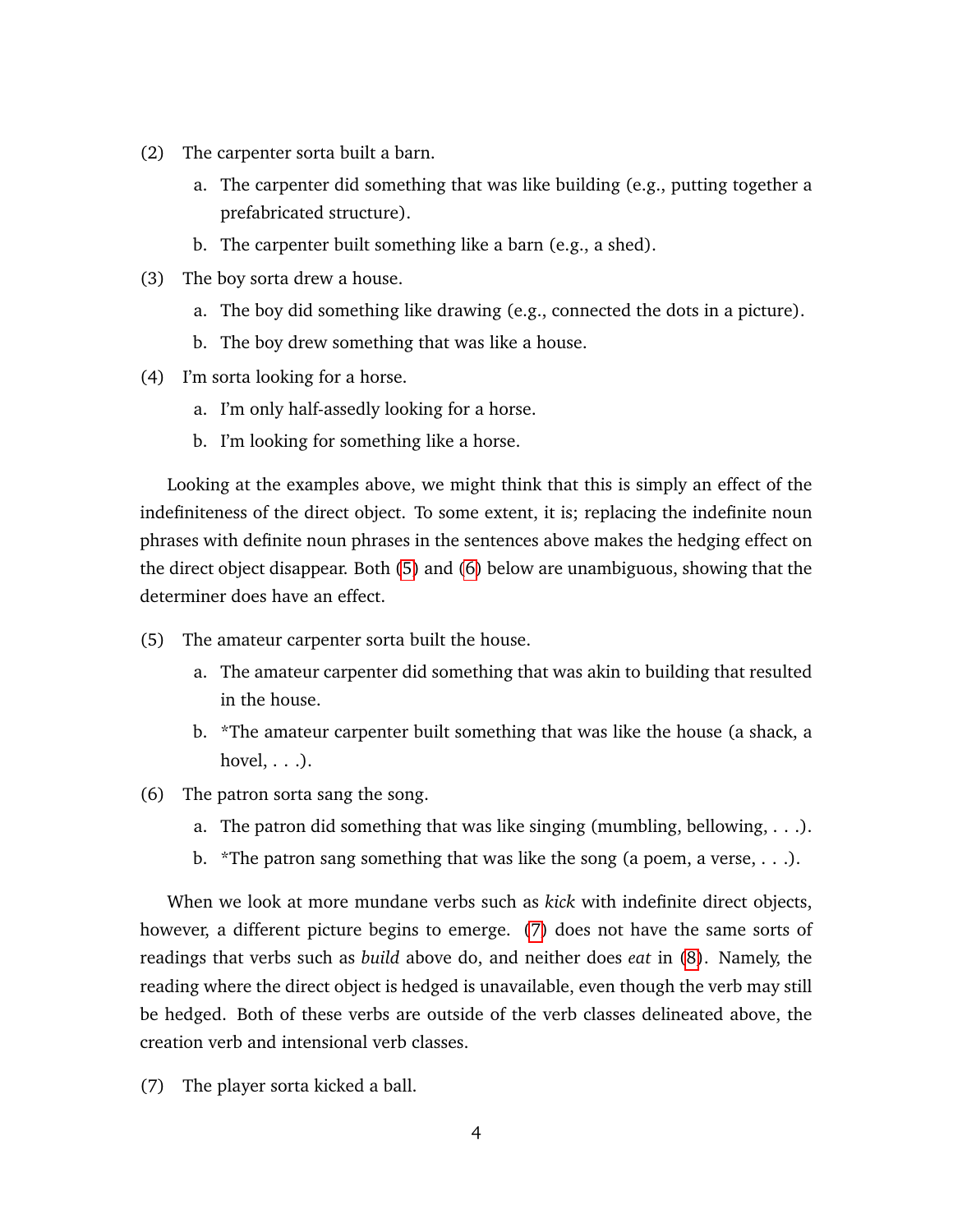- a. The player did something that was like kicking to a ball.
- b. \*The player kicked something that was like a ball.
- <span id="page-4-0"></span>(8) The woman sorta ate a cracker.
	- a. The woman did something that was like eating to a cracker.
	- b. \*The woman ate something that was like a cracker.

What should be clear from this data is that there is a confluence of both indefinite noun phrase direct objects and verb class in getting this additional reading with *sorta*. First, only indefinite objects may be hedged — definite objects resist the hedging effects of *sorta*. Second, indefinite objects may only be hedged if they are selected for by one of a particular class of verbs, namely verbs of creation or intensional verbs.

A matter worth reflecting on for this puzzle is how *sorta* can affect a direct object at all. Given standard syntactic assumptions, *sorta* and the direct object never form a constituent, and in fact, *sorta* directly modifying a noun phrase is quite degraded [\(9\)](#page-4-1). Under common assumptions about compositionality, it should be a bit of a mystery about how *sorta* can affect the interpretation of an NP when it doesn't form a syntactic constituent with it.

- <span id="page-4-1"></span>(9) a. \*I saw sort of a bird.
	- b. \*She ate sort of a cracker.

*Sorta* can also combine with adjectives. Scale structure doesn't appear to be an influence in the acceptability of *sorta* with adjectives; relative adjectives as well upper closed and lower closed adjectives are allowed to combine with *sorta*, as diagnosed by the tests from [Kennedy and McNally](#page-34-3) [\(2005\)](#page-34-3).

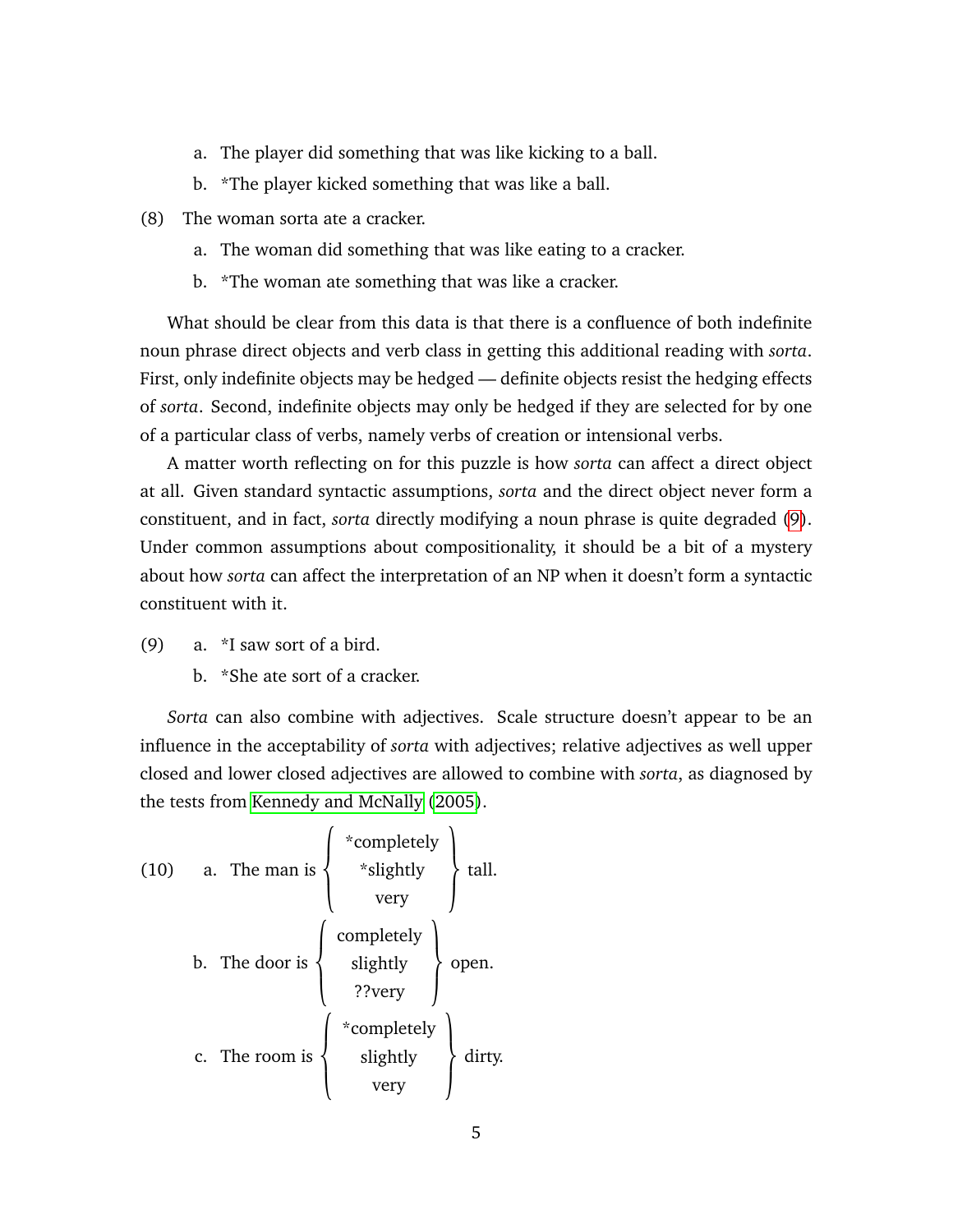- (11) a. The man is sorta tall.
	- b. The door is sorta open.
	- c. The room is sorta dirty.

The interim conclusion here is that *sorta* can hedge both verb and adjectives. When hedging verbs, some but not all verbs allow for their direct objects to be hedged by *sorta*. The relevant factor seems to be verb class. Complicating this generalization is that, for those verbs that allow their direct object to be hedged, it is only indefinite objects that are allowed to be hedged. Definite direct objects are never allowed to be hedged. This naturally leads to several questions about the nature of *sorta*. First, how can we represent the effect that *sorta* has on words, the so-called hedging effect? Second, what representation of *sorta* can derive the correct behavior of *sorta* with certain types of objects – why can indefinite objects but not definite objects be hedged? Finally, why is it that the indefinite objects of certain verbs are special? Why are only indefinite objects available for hedging with *sorta*?

In the rest of this paper, I'll present an analysis of *sorta*, creation verbs, and indefinite noun phrases that accounts for the facts outlined above. The analysis presented will make liberal use of a Hamblin semantics [\(Hamblin, 1973\)](#page-33-1) to model the hedging effect of *sorta*. This hedging function of *sorta* represented with a framework that introduces alternatives into a variety of places of the grammar, modeling denotations as denoting Lasersohnian pragmatic halos [\(Morzycki, 2011;](#page-34-2) see also [Lasersohn, 1999\)](#page-34-1). By adopting a system that Hamblinizes large portions of the grammar, I can account for the behavior of *sorta* in a natural way, with some interesting consequences for the architecture of the grammar and the semantics-pragmatics interface.

## <span id="page-5-0"></span>**3 Background**

#### <span id="page-5-1"></span>**3.1 Pragmatic slack and pragmatic halos**

<span id="page-5-2"></span>Examining natural language expressions, [Lasersohn](#page-34-1) [\(1999\)](#page-34-1) notes that the pragmatics of many expressions allows them to be used even in situations where they would normally be considered false, strictly speaking. For example, consider the context and discourse in [\(12\)](#page-5-2).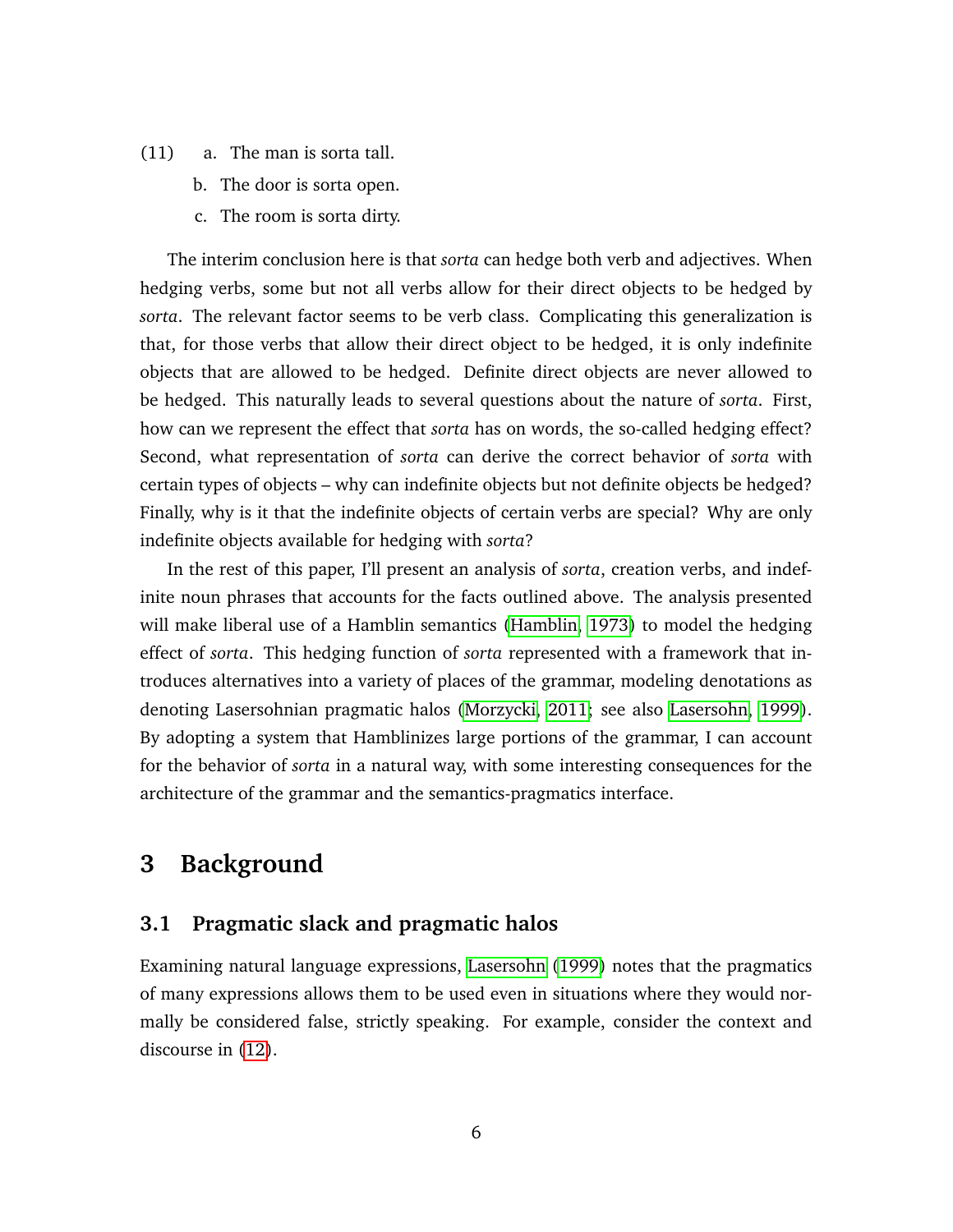- (12) *Jen is discussing with Jim and Jill when various people arrived at their party the night before. Jack arrived at exactly 6:58pm.* **Jen**: What time did Jack arrive? **Jim**: He arrived at 7pm.
- <span id="page-6-0"></span>(13) #**Jill**: No, he arrived at 6:58pm.

In this discourse, we do not consider Jim to have said anything particularly pathological in terms of discourse structure. What Jim said was perfectly licit, given the standards of the conversation. In light of these standards, it's in fact odd for Jill to follow Jim's comment with the comment in [\(13\)](#page-6-0). This is even more puzzling consider the facts of the matter: Jack did in fact arrive at 6:58pm. What Jim has said is absolutely false given this fact, and what Jill has said is absolutely true, but Jill's comment is illicit with respect to the conversation at hand while Jim's is perfectly acceptable.

What Lasersohn argues is going on is that discourses allow for a certain amount of pragmatic slack or imprecision in interpreting expressions. Although certain things people say may in fact be absolutely false, discourses allows for an amount of leeway in what expressions count as good enough to be used. In casual speech, speakers typically allow each other quite a bit of pragmatic slack, as shown in the fictional discourse above. Jim's statement that Jack arrived at 7pm is good enough given the aims of the conversation, even though it is not truthful in the strictest sense. Jill's follow-up comment, although true, is regarded as odd because it is too precise given the imprecision allowed in this context. In fact, such utterances can be accommodated so long as we acknowledge we're entering a context where such pedantry is tolerated.

(14) **Jim**: Well, I guess that's true, Jill, but you're just being a pedant.

Lasersohn suggests that an appropriate way to model the effect of imprecision in discourse is to consider natural language expressions as projecting two types of meaning. One type of meaning is the ordinary truth conditional meaning of an expression, the other being a set of pragmatically ignorable differences given the context that he calls a pragmatic halo. Speakers are allowed imprecision in the meaning of their words and phrases so long as they fall within the pragmatic halo of an expression. For the discourse above, Jen and Jim will still interpret *7pm* as **7pm**, but implicitly acknowledge that *6:58pm* falls within the pragmatic halo of **7pm** and is hence an ignorable difference given the imprecision allowed to each other.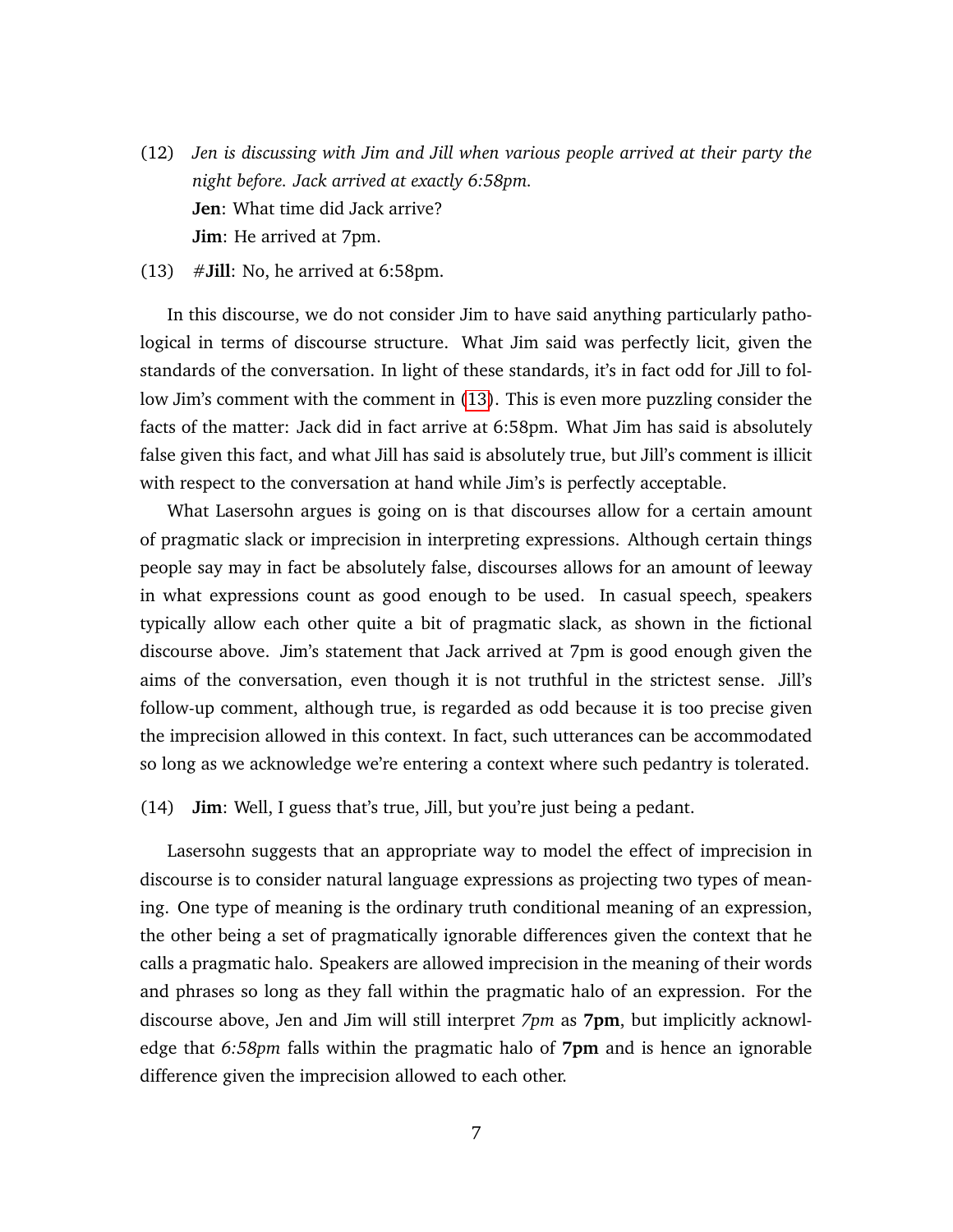Not only do pragmatic halos shrink or expand implicitly with the context, but certain expressions that Lasersohn terms slack regulators can also affect the size of pragmatic halos. *Exactly* is argued to be a slack regulator, having the ability to shrink the size of a halo and hence allowing for less imprecision in how an expression may be evaluated. The effect of this can be seen in the discourse below, where Jen asks the exact time that Jack arrived.

(15) *Jen is discussing with Jim and Jill when various people arrived at their party the night before. Jack arrived at exactly 6:58pm.* **Jen**: At exactly what time did Jack arrive? \***Jim**: He arrived at 7pm. **Jill**: No, he arrived at 6:58pm.

In this discourse, Jim's statement is false as before, but it is now also pragmatically unacceptable, due to Jen's insistence on knowing the exact time that Jack arrived. The effect of *exactly* here was to shrink the pragmatic halo enough that *6:58pm* was excluded from the halo. Jill's follow-up that Jim is wrong is still true in this discourse, but now also pragmatically acceptable, given that Jill has an appropriate amount of imprecision, given the amount of slack Jen has allowed for Jim and Jill.

I suggest that *sorta* has some of the same flavor as a slack regulator. Namely, what *sorta* does is allow for normally ignorable expressions to be considered in place of the expression that *sorta* modifies. If *sorta α* is some expression, *sorta* allows for variants to  $\alpha$  that would not otherwise be available given the discourse. This is essentially a slack regulating function, but with an important difference — although slack regulators like *exactly* shrink the size of the pragmatic halo, *sorta* does the opposite in increasing the size of the pragmatic halo.

<span id="page-7-0"></span>There is an important difference in what *sorta* does compared to other slack regulators, however. Although both slack regulators and *sorta* modify the size of a pragmatic halo, for standard Lasersohnian slack regulators the objects in the halo are still false. *Sorta* is different because the objects it allows speakers to consider are now true alternatives. Slack regulators expand halos around objects, while *sorta* expands a denotation into a halo.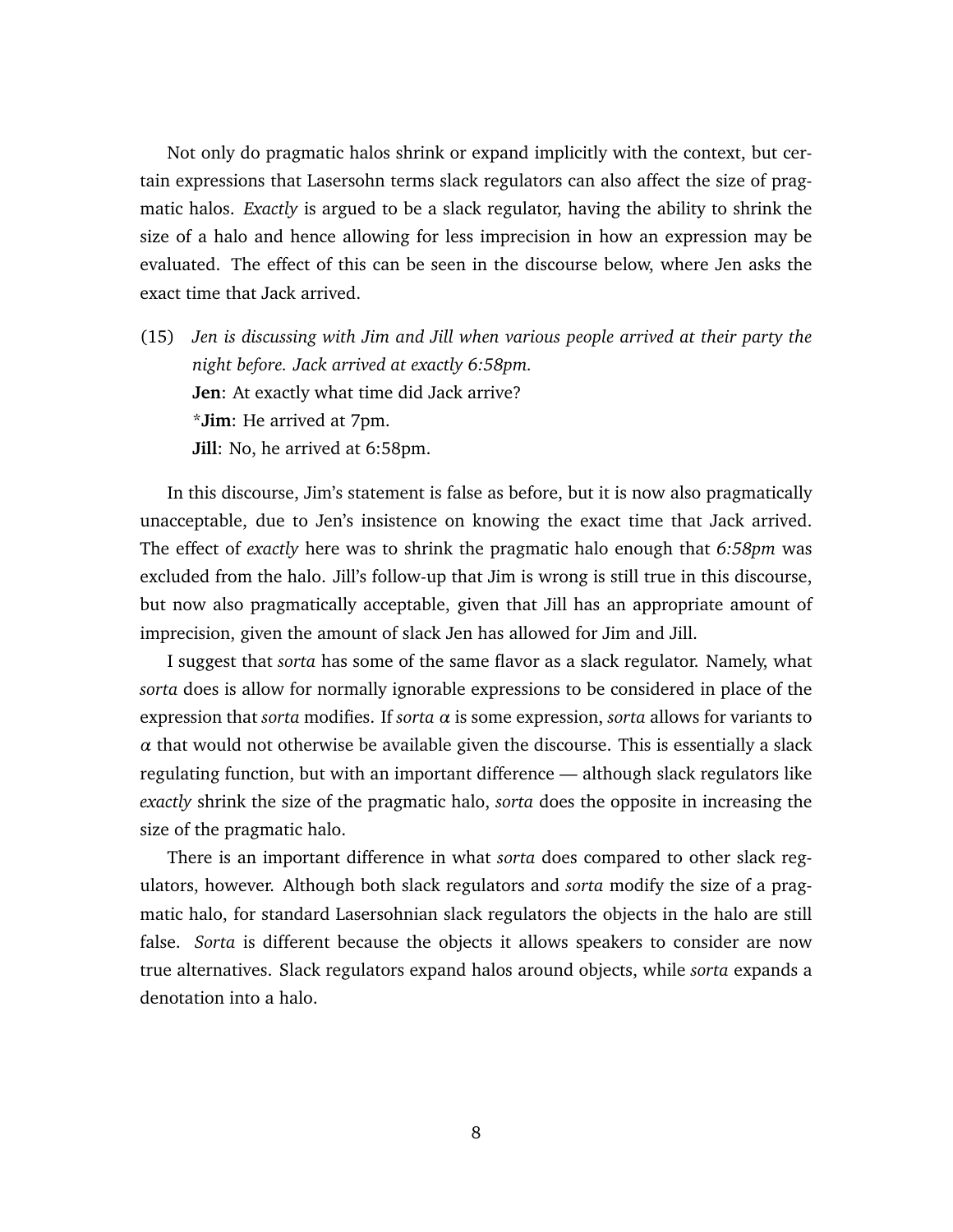#### **3.2 Alternatives and metalinguistic imprecision**

An important part of my analysis will be a framework developed by [Morzycki](#page-34-2) [\(2011\)](#page-34-2) for metalinguistic comparatives (see also [Giannakidou and Stavrou](#page-33-3) [\(2009\)](#page-33-3); [Giannakidou](#page-33-4) [and Yoon](#page-33-4) [\(2011\)](#page-33-4) for an alternate view). Metalinguistic comparatives are species of comparatives that seem to compare word choice rather than over some scale inherent in the lexical semantics of a predicate. As such, they can compare not just adjectives, but also verbs and nouns. The relevant reading for the metalinguistic comparatives in [\(16\)](#page-8-0) below is a comparison over something akin to the appropriateness of a word, loosely speaking. For example, it might be more appropriate to call Clarence a syntactician than a semanticist.

- <span id="page-8-0"></span>(16) a. George is more dumb than crazy.
	- b. Clarence is a syntactician more than a semanticist.

The intuition here for Morzycki is that metalinguistic comparatives compare amounts of imprecision – how loose (or how strict) a speaker is being with a particular word. A metalinguistic comparative compares not over a scale inherent to a word, but rather the size of a Lasersohnian pragmatic halo associated with a word.

Morzycki's proposal is to parameterize the interpretation function  $\llbracket . \rrbracket$  to a degree of precision and a context. Informally, what lower degrees of precision in interpretation allow for are more (imprecise) ways in which to interpret a linguistic expression. For instance, with a lowered degree of precision, *dumb* could be interpreted also as *foolish* or *dopey*. Raising the degree of precision requires more exactness in interpreting an expression, meaning *dumb* could only be interpreted as *dumb*. Context plays a role in this; the imprecise alternatives to an expression can vary depending on the requirements of the context. What counts as a less precise alternatives in one context may not count in a different context.

The intuition is that increased increased imprecision corresponds to a widening of a pragmatic halo. The machinery behind this is Hamblin alternatives, familiar to many from the work of Rooth on focus [\(Rooth, 1985,](#page-34-0) [1992\)](#page-35-1). The particular approach adopted by Morzycki is that of [Kratzer and Shimoyama](#page-34-4) [\(2002\)](#page-34-4), who suggest that alternatives are part of the compositional semantics. Lasersohn himself notes that his idea of pragmatic halos has commonalities with focus alternatives as developed by Rooth. Rooth's analysis of alternatives was developed in turn from [Hamblin](#page-33-1) [\(1973\)](#page-33-1)'s work,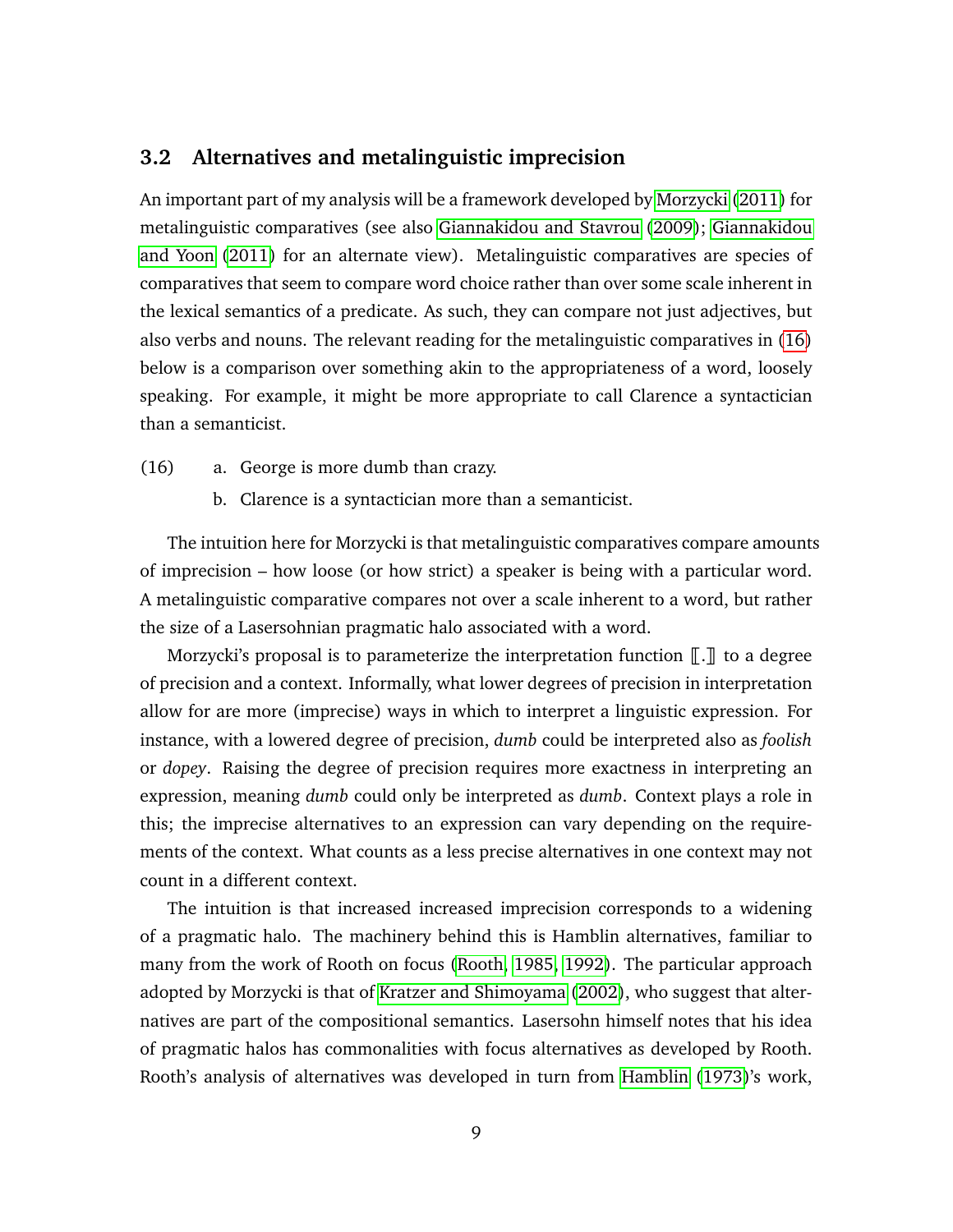who suggested that questions should be analyzed as denoting sets of possible answers.

This suggestion of using alternatives to model pragmatic halos is situated within a broader program of using alternatives to explain various phenomena. This includes not just the familiar cases of questions [\(Hamblin, 1973\)](#page-33-1), and focus [\(Rooth, 1985\)](#page-34-0), but also topichood [\(Büring, 1997\)](#page-33-5), indefinites [\(Alonso-Ovalle & Menéndez-Benito, 2003\)](#page-33-6), pronouns [\(Kratzer & Shimoyama, 2002;](#page-34-4) [Kratzer, 2005\)](#page-34-5) and scalar implicatures [\(Chierchia,](#page-33-7) [2004\)](#page-33-7). Bringing alternatives into the compositional semantics may seem a radical idea, and it raises sticky questions about the relationship between pragmatics and semantics, but noting these connections to other work making use of alternatives, in my view, makes the perceived cost of adopting such a system much less than if alternatives didn't seem to be so pervasive.

Denotations are represented as sets of alternatives corresponding to pragmatic halos, which I shorthand to *imprecision alternatives*. Sets are generated by means of a relation  $\approx$ , formalized below in [\(17\)](#page-9-0). Only alternatives for which  $\approx$  is true will be in denotation for any particular expression. The  $\approx$  relation is meant to be conceptualized as something akin to natural language "resembles." Expressions can resemble each other to varying degrees in this system.  $\approx$  is parameterized to a degree d (a real number in  $[0, 1]$ , which is intended to capture this. Parameterizing to a degree of resemblance allows for the set of imprecision alternatives to have not just the most perfectly resembling object (which would make the set a singleton), but also objects which resemble each other to at least *d*. Denotations are partially ordered sets of alternatives ranging from the *d*-resembling alternative to the perfectly resembling alternative. Important to note also is that the ordering for  $\approx$  is contextually provided; this makes it so that it's pragmatically ignorable differences between alternatives that's being compared, formalizing Lasersohn's intuition that slack regulation is about the pragmatically ignorable differences between expressions.

<span id="page-9-0"></span>(17)  $\alpha \approx_{d,C} \beta$  iff, given the ordering imposed by the context *C*,  $\alpha$  resembles  $\beta$  to (at least) the degree *d* and *α* and *β* are of the same type [\(Morzycki, 2011\)](#page-34-2).

The degree on the interpretation function binds the degree parameter on  $\approx$ . Given these two things, a denotation for an adjective such as *dumb* would be as [\(18\)](#page-9-1) below. In prose,  $\llbracket \text{dumb} \rrbracket$  is a set of functions *f* such that *f* resembles the predicate **dumb** to at least degree *d* in context *C*.

<span id="page-9-1"></span>(18) 
$$
\llbracket \text{dumb} \rrbracket^{d,C} = \{ f_{\langle e,t \rangle} : f \approx_{d,C} \text{dumb} \}
$$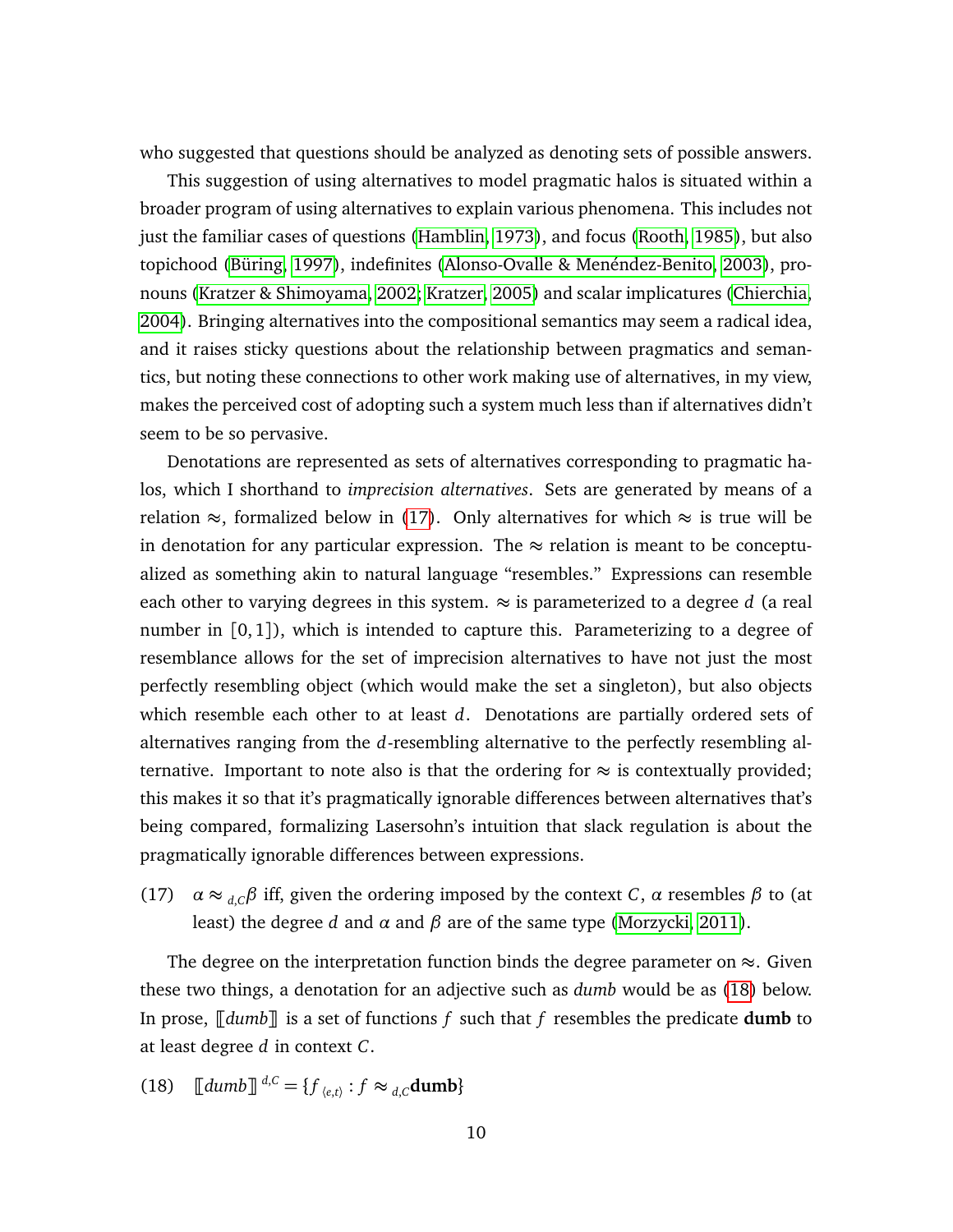To illustrate this, we can set the degree of precision in our interpretation to varying degrees. The highest degree, 1, requires that the two objects resemble each other perfectly. In other words,  $\approx$  is equivalent to = when  $d = 1$ . The effect of this on interpreting *dumb* is in [\(19\)](#page-10-0), the singleton set containing only **dumb**. Relaxing the amount of precision, though, expands the halo. Interpreting *dumb* with less precision gets us not only **dumb**, but other related predicates (as in [20\)](#page-10-1). And finally, with absolutely no precision  $(d = 0)$ , everything resembles everything else. We get a set equivalent to the domain of objects of whatever type we're comparing to.

- <span id="page-10-0"></span> $(19)$   $\left[\frac{dumb}{\left|}\right]^{1,C} = \{dumb\}$
- <span id="page-10-1"></span> $\llbracket$  (20)  $\llbracket$   $\llbracket$  dumb $\rrbracket$   $\cdot^{9,0}$  = {**dumb**, **ignorant**, **dopey**, **foolish**, . . .}
- (21)  $\left[ \frac{dumb \cdot 0}{0.6} \right] = D_{\langle e, t \rangle}$

By itself, the imprecision parameter isn't available for composition. In the normal course of the semantic derivation, the degree of imprecision simply doesn't play a role. However, for *sorta*, it will be useful to have access to imprecision parameter. Morzycki independently needs a typeshift PREC in his system to accomplish this. PREC binds the precision parameter and makes it available as an argument. We can view this operator as a syntactic head in the tree if we like, or as a typeshift that applies as a last resort whenever there are certain type-theoretical or structural environments. For convenience, I represent PREC as a node in the tree (schematized in [23\)](#page-10-2), but in principle I don't have a claim as to whether it is a head or a typeshift.

(22) 
$$
\llbracket \text{PREC } \alpha \rrbracket^d = \lambda d'. \llbracket \alpha \rrbracket^{d'}
$$

<span id="page-10-2"></span>(23)



A final note before concluding this section: an interesting consequence of adopting a system such as this is that it weakens in the divide between pragmatics and semantics. Alternatives are now part of the compositional semantics, and the derivation can play a role in determining when and where alternatives are available. [\(Kratzer and](#page-34-4)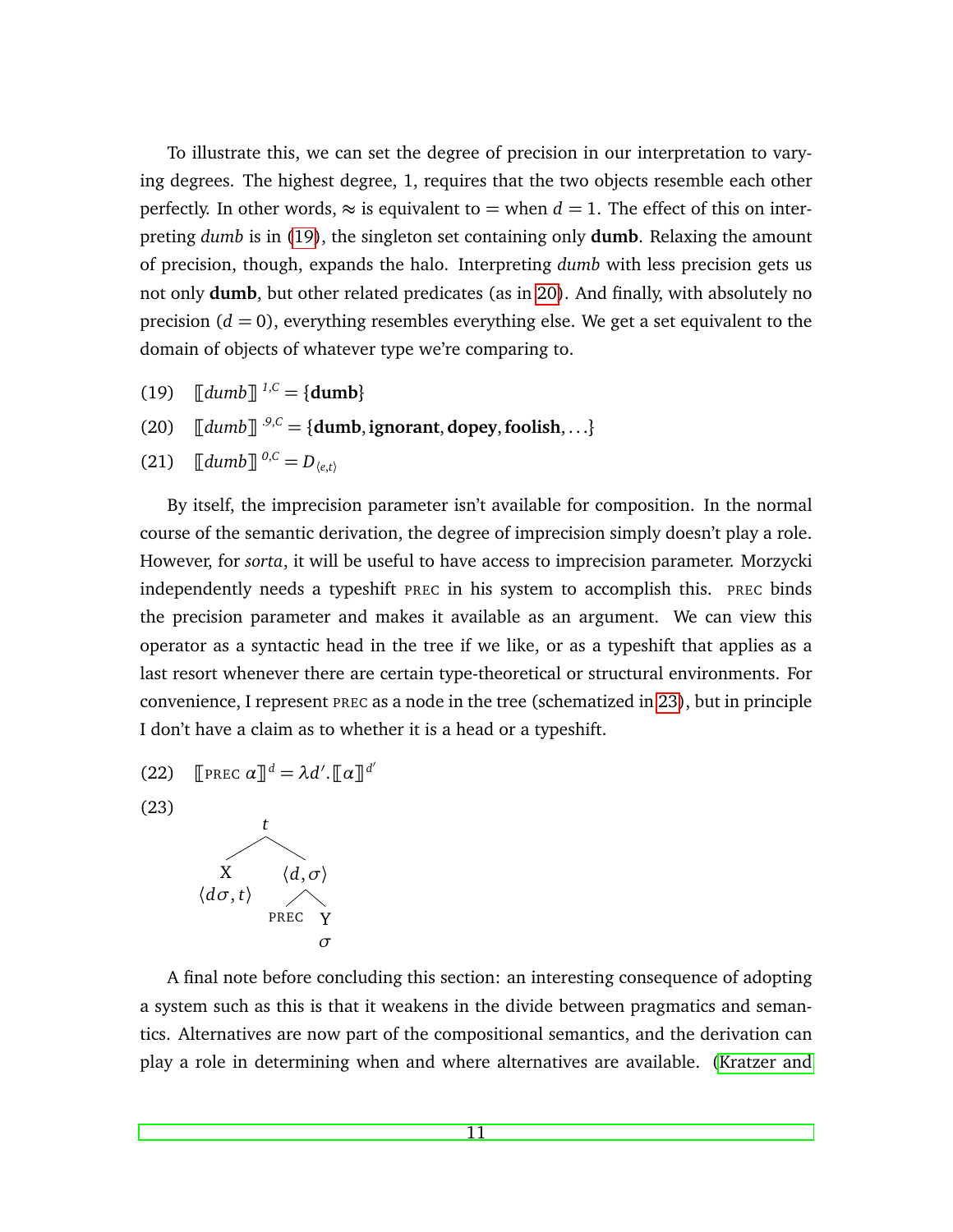[Shimoyama](#page-34-4) [\(2002\)](#page-34-4) make use of this in their analysis of Japanese indeterminate pronouns.) Having this ability will be independently useful later in explaining the facts about *sorta*'s ability to hedge a direct object of a verb.

## <span id="page-11-0"></span>**4 How to hedge**

In this section, I work towards a unified account of *sorta* with both adjectives and verbs. Although the focus of this paper is the behavior of *sorta* in the verbal domain, a large portion of this section will be spent on accounting for the properties of *sorta* with adjectives. I think it's instructive here to look at *sorta* with adjectives, since it allows for certain aspects of the analysis to come into much clearer focus than they otherwise would. It's also an interesting exercise in cross-categorial modification, and how we might be able to unify gradability in domains with different primitives.

I first show my analysis of *sorta* with adjectives here, arguing that *sorta* is a type of degree word. After that, I extend the analysis to the verbal domain. The analysis will remain much the same, but the core assumption laid out in the previous section – that the grammar is Hamblinized – will do much of the work for verbs.

#### <span id="page-11-1"></span>**4.1 Hedging an adjective phrase**

The semantics of gradability has largely divided into several camps. One camp used tools that were already present in the Montogovian semantic tradition, treating gradability as being dependent on the extensions of gradable predicates such as *tall*. What made a gradable predicate such as *tall* gradable was partitioning the universe in such a way as to have a set of entities that were definitely tall in a context – the positive extension – and a set of entities that were definitely not tall – the negative extension [\(Kamp, 1975\)](#page-34-6). [Cresswell](#page-33-8) [\(1976\)](#page-33-8), taking a different approach, used a degree system. However, degrees were never a primitive in his ontology, but rather equivalence classes of individuals; the degree SIX-FEET-TALL, corresponding to *six feet tall*, would be the set of individuals that were six feet tall.

The second camp articulates the semantic ontology with degrees, abstract units of measurement [\(Kennedy, 1999;](#page-34-7) [Seuren, 1973;](#page-35-2) [Schwarzchild & Wilkinson, 2002;](#page-35-3) [von](#page-35-4) [Stechow, 1984,](#page-35-4) a.o.). This is the approach for gradable adjectives I assume here, and also for the representation behind degrees of imprecision in the framework I'm adopt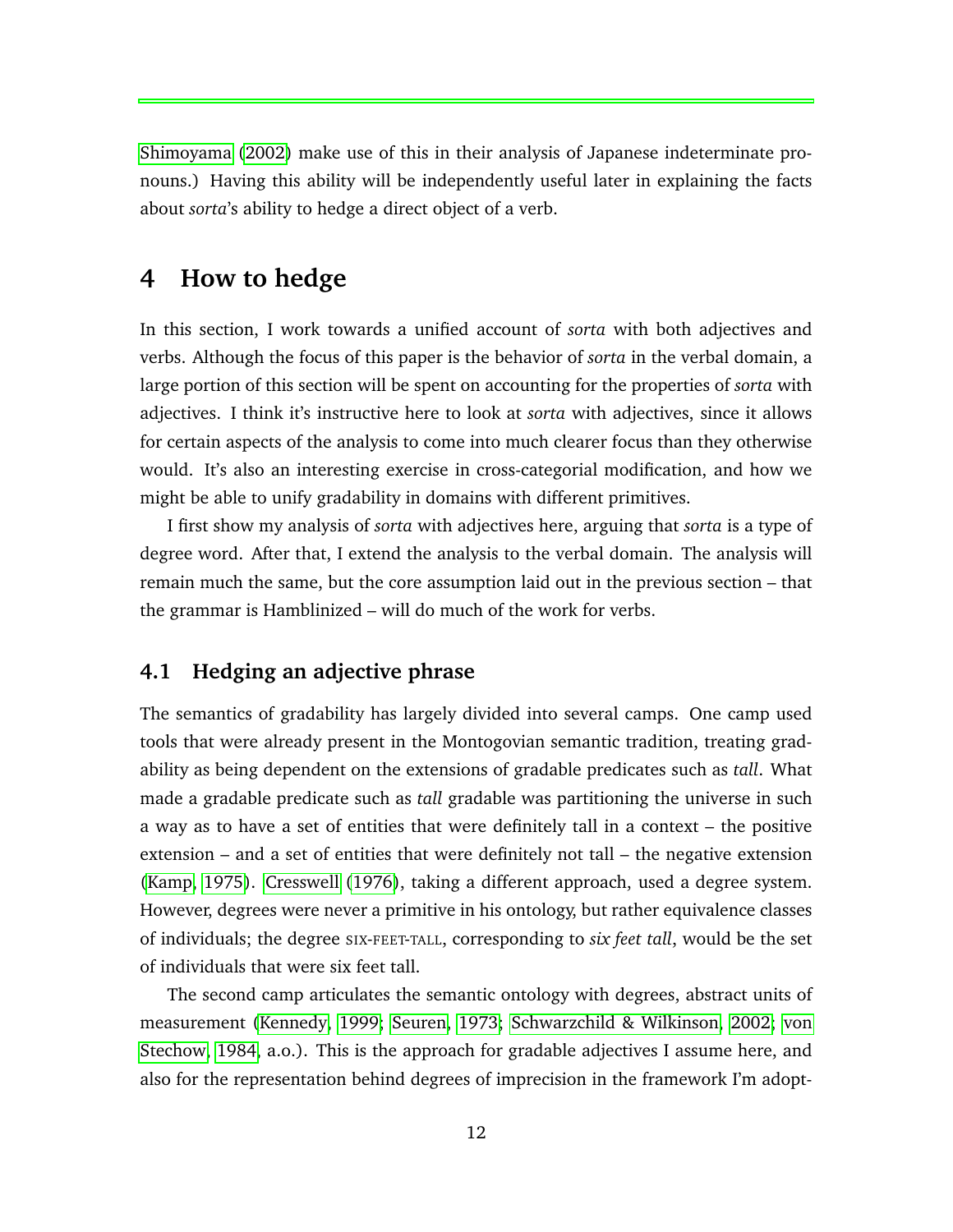ing. Under this approach, gradable adjectives are thought to be measure functions from individuals to degrees (type  $(d, e)$ ) or relations between individuals and degrees (type  $\langle d, et \rangle$ ). I assume the latter approach, since it makes the compositional semantics somewhat easier, although I see no problem with adopting a measure function approach to the semantics of gradable adjectives.

Adjectives by themselves in this model are incomplete; they need to be saturated with a degree. A null morpheme pos is assumed to be present in the unmarked (absolutive) constructions [\(Cresswell, 1976;](#page-33-8) [von Stechow, 1984;](#page-35-4) [Bierwisch, 1989;](#page-33-9) [Kennedy,](#page-34-7) [1999,](#page-34-7) a.o.). The function of POS in a system where gradable adjectives are relations is to existentially quantify over degrees and supply a degree that meets a contextually supplied standard. For an adjectives such as *tall*, this makes it so that not only does someone have some height (which mere existential quantification over a degree would give you), but that someone also meets the standard for being tall in a context. This matches our intuitions for what *tall* means; to be tall isn't to have just any height, but to meet the height for which we would call someone *tall*. A predicate **standard** is used in the semantics, which takes a gradable predicate as an argument and returns the degree for the context which represents the standard. Pos is argued to be a degree head, with a DegP being in the extended projection of AP [\(Abney, 1987;](#page-33-10) [Kennedy, 1999;](#page-34-7) [Corver,](#page-33-11) [1990;](#page-33-11) [Grimshaw, 1991\)](#page-33-12). The syntax and semantics of this is illustrated in [\(24–](#page-12-0)[27\)](#page-12-1).

<span id="page-12-0"></span>
$$
(24) \tDegPDeg APlog APpos tall
$$

 $(25)$   $\left[\left[\text{tall}\right] = \lambda d\lambda x \right]$  $\left[\text{tall}(d)(x)\right]$ 

 $(26)$   $[Pos] = \lambda G_{(d,et)} \lambda x \exists d [d \geq \text{standard}(G) \wedge G(d)(x)]$ 

<span id="page-12-1"></span> $(27)$   $\lceil \text{pos tall} \rceil = \lambda x \exists d \lceil d \ge \text{standard}(\text{tall}) \wedge \text{tall}(d)(x) \rceil$ 

Constructions involving POS involve a comparison to a contextually supplied standard, and I argue that *sorta* also involves such a comparison. While absolutive constructions involve meeting or exceeding the norm, intuitively what *sorta* does is require that something be below the norm. The argument for this comes from the entailments of *sorta*. *Sorta tall*, for instance does not seem to have the entailment that someone meets the standard for being tall. Rather, it is non-committal about someone's tallness. Likewise, *sorta dirty* has the flavor of not committing something to meeting the standard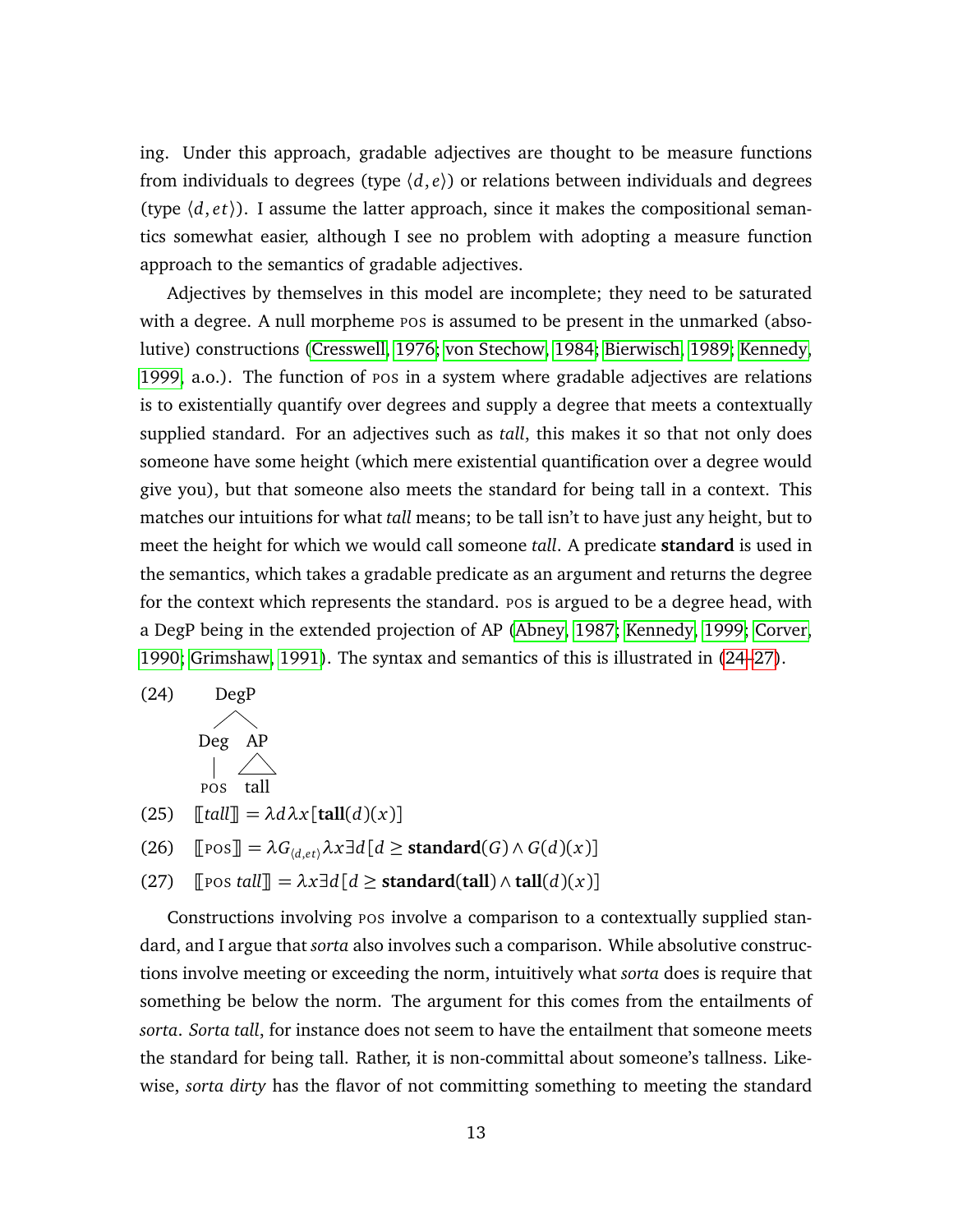for dirtiness. What I take these intuitions to mean is that *sorta* involves a degree that does not meet the standard for the predicate.

*Sorta* should be in the same syntactic position as pos, namely in the degree head. Several pieces of evidence support this. First, *sorta* is degraded when used with an adjective in the comparative. The comparative is also implicated as heading a DegP. Even if these examples do not seem unrecoverably degraded, it's difficult to figure out what they even mean.

- <span id="page-13-1"></span><span id="page-13-0"></span>(28) a. ??Jen is sorta taller than Jill.
	- b. \*Jen is more sorta intelligent than Jill.
	- c. \*Jen is sorta more intelligent than Jill.

Some speakers report that [\(28a,](#page-13-0) [28c\)](#page-13-1) aren't so degraded. Certainly, if *sorta* were heading DegP, it should be the case that the example would be ruled out. However, there are some plausible interpretation differences. If we form a question from the *sorta*+comparative, we're allowed to answer with a degree word such as *slightly*. If *sorta* were operating as a degree word like *slightly* in contexts with the comparative, and not as a Deg head, we might expect that it also be good. This seem to not be the case.

- (29) How much taller is Jen than Jill?
	- a. Slightly taller.
	- b. \*Sorta taller.

What this shows, I argue, is that the interpretation that *sorta* gets in this context might not be an actual degree interpretation, but rather the non-degree interpretation more typical of verbal hedging instead (an analysis of which is presented in the next section of this paper).

Second, *sorta* cannot be modified by degree words such as *completely*, *slightly* and *very*, nor by measure phrases. Analyzing these as degree heads, they would be expected to be in complementary distribution with *sorta*. Some analyses suggest that they may be licensed in SpecDegP by a phonologically null head. In this case, their being antilicensed by *sorta* would also be consistent with *sorta* being a degree head. These facts, however, underdetermine the syntactic analysis of *sorta*; *sorta* could still be a degree adverb competing with other degree words like *completely* for SpecDegP.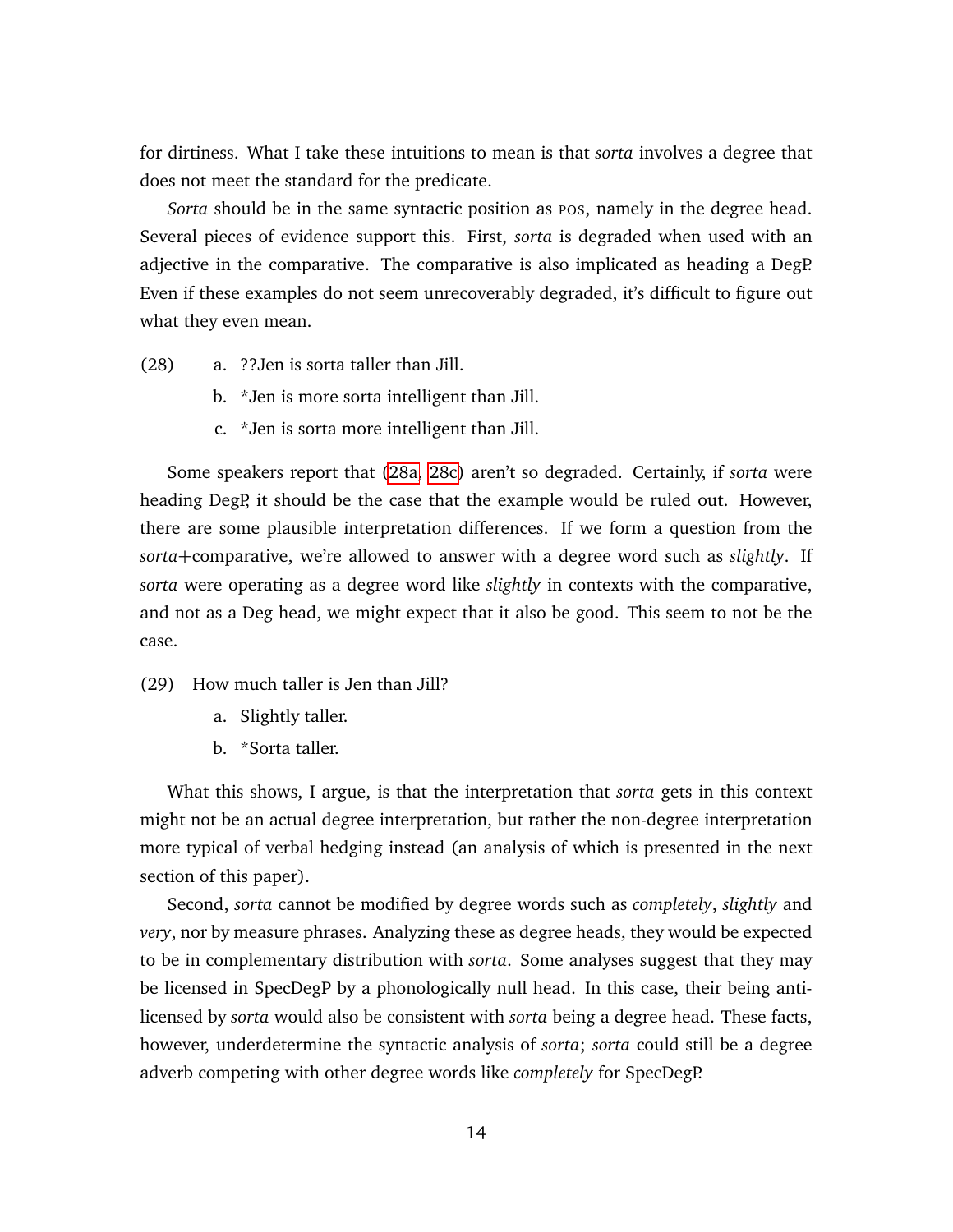(30) a. \*Jill is very sort a tall.

\nb. This wire is 
$$
\left\{\begin{array}{c}\n\text{*sorta completely sorta} \\
\text{*completely sorta}\n\end{array}\right\}
$$
 straight.

\nc. This room is  $\left\{\begin{array}{c}\n\text{*sorta slightly} \\
\text{*slightly sorta}\n\end{array}\right\}$  dirty.

\nd. Jen is  $\left\{\begin{array}{c}\n\text{*6 feet sorta} \\
\text{*sorta six feet}\n\end{array}\right\}$  tall

I'll assume that this picture is largely correct and that *sorta* is a degree head, but acknowledge that more work needs to be done on its syntax. In the interim, the picture I assume for *sorta* is as below.

$$
(31)
$$

| DegP                    |                         |
|-------------------------|-------------------------|
| $\langle et \rangle$    |                         |
| $\log'$                 |                         |
| $\langle et \rangle$    |                         |
| $\log$                  | AP                      |
| $\langle d, et \rangle$ | $\langle d, et \rangle$ |
| $\text{sorta}$          |                         |
| $\land$                 | $\text{tall}$           |

Before diving into the semantics of *sorta*, I need to backtrack and discuss how adopting a Hamblin semantics works. As I'm conceiving of denotations as sets of alternatives that represent pragmatic halos, adjectives must have denotations in line with this. A basic denotation for an adjective such as *tall* would be as below. This is a view of adjectives as relations between individuals and degrees.

(32) 
$$
\llbracket \text{tall} \rrbracket^{d,C} = \{ f_{\langle d,et \rangle} : f \approx_{d,C} \text{tall} \}
$$

By itself, this denotation allows for imprecision in the meaning of *tall*. It's hard to conceptualize possible alternatives here, however — what would it mean to have a scale that was like the tall scale? One possibility is that, with enough slack and a metalinguistic comparison, we could have an alternative such as *wide* instead.

- (33) He's not so much tall as he is wide.
- (34) He's more wide than tall.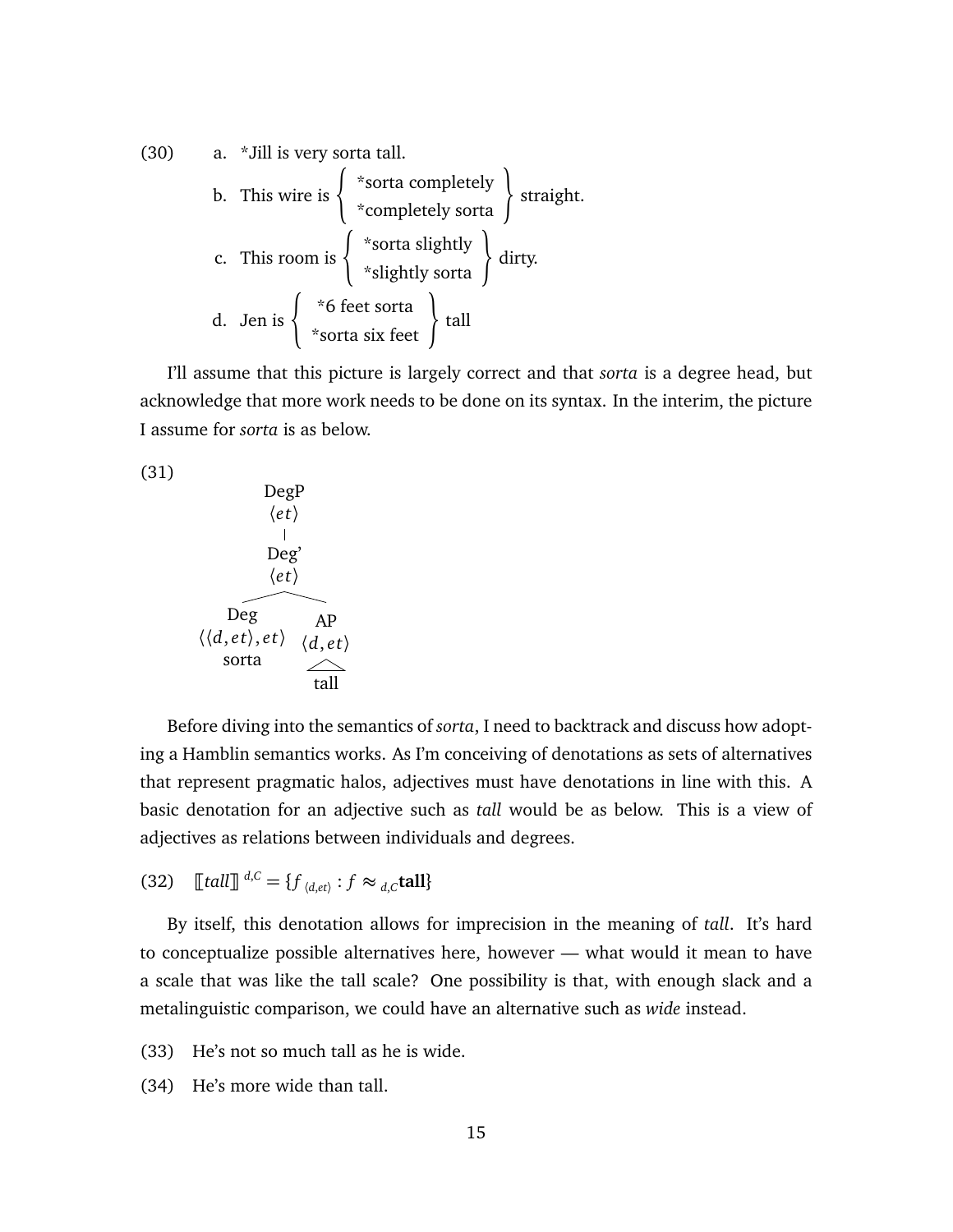The positive forms of adjectives — and measurement with adjectives in general often seems to resist imprecision in the meaning of the adjective itself, as diagnosed by the scale used. Calling someone *tall* never puts them on the *wide* scale instead, no matter how imprecise the conversation is. There do seem to be cases where metalinguistic imprecision is allowed; calling someone *unpleasant*, for example, does seem to allow for some slack in interpretation. Whatever mechanism is at work to regulate imprecision among adjectives, it doesn't demand absolute precision, just that some contexts with some adjective seem to prefer more precision than others. For expository purposes I'll assume that when an AP is sister to Deg, the AP is interpreted at the absolutely precise degree; this will simplify the composition somewhat, so that we don't lose track of the larger theoretical picture. The denotation for an adjective will then be a singleton containing the perfectly resembling member of the set.

## (35)  $\left[ \left[ \text{tall} \right] \right]^{1,C} = {\lambda d \lambda x [\text{tall}_{w}(d)(x)] }$

*Sorta* will have to do several things. First, it will have to existentially quantify over some degree, with some constraints on what that degree is. Second, *sorta* will have to select a function from a set of alternatives (assumed here to trivially be a singleton). Finally, the function that was selected must be predicated of a degree and individual. The alternative semantics for imprecision that I've adopted seems to not be doing much for us so far — and arguably, is making things even more complex. It could have been the case that we could've done without reference to alternatives at all. I'll grant this. However, although alternatives are superfluous at this point, the semantics I provide for *sorta* with verbs will make use of alternatives, and with that goal in mind I'm introducing them here.

First I address the degree *sorta* existentially quantifies over. It has to be the case that there are constraints on this degree. This degree must have an upper bound to it. As discussed above, I argue that *sorta* involves a degree less than a contextually determined standard. Simply saying that the degree doesn't meet the standard, though, is far too weak for *sorta*. *Sorta* involves a sort of approximative meaning. Not only does *sorta* involve a degree less than a standard, but that degree intuitively must still be close to the standard for *sorta* to be licit. Without constraints on the lower limit of this degree, we could in theory allow *sorta α* to mean anything at all, due to having an incredibly low degree of precision. With this in mind I define a relation "less than but close to"  $\le$ , as defined in [\(36\)](#page-16-1).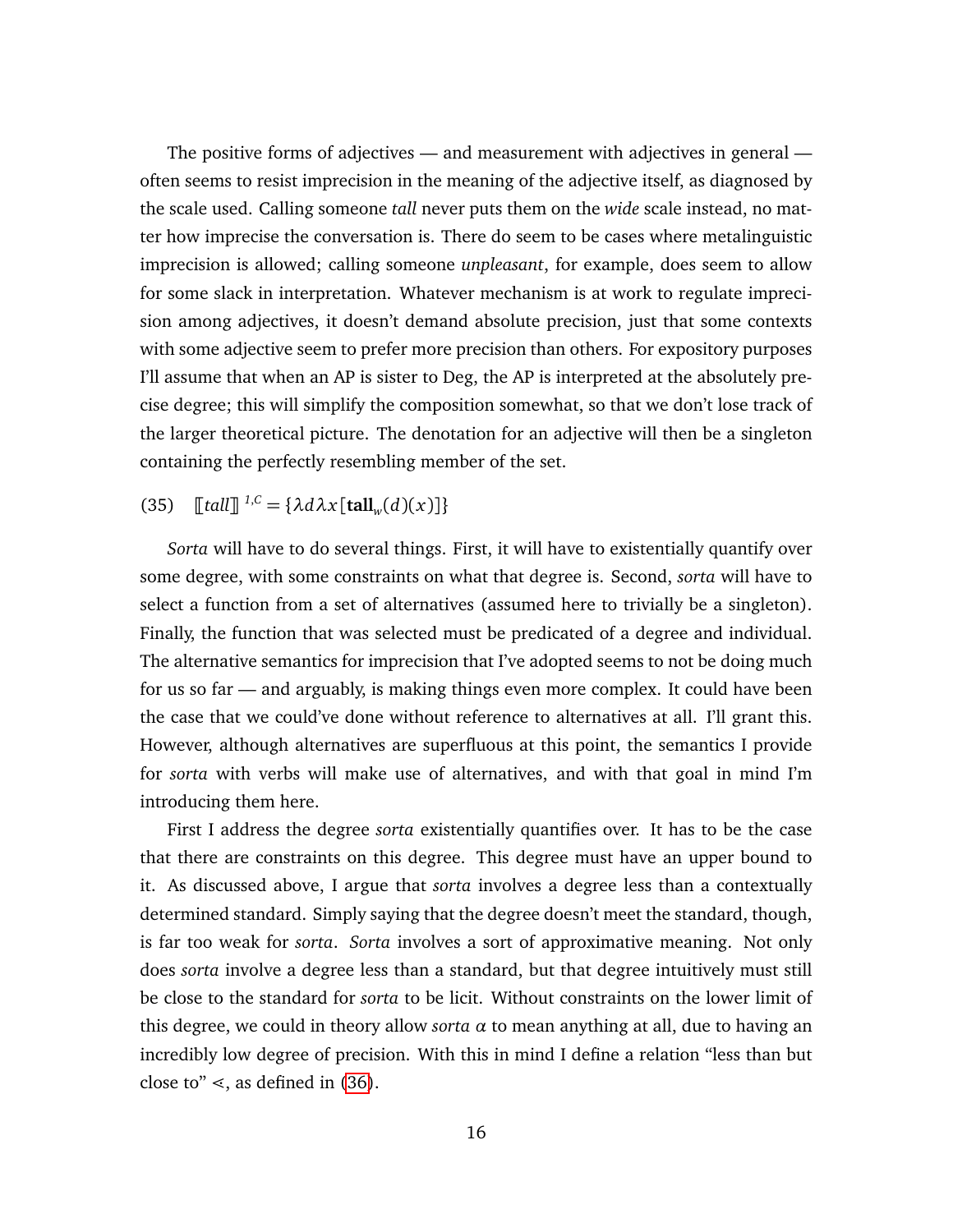<span id="page-16-1"></span>(36)  $\forall d \forall d', d \leq_{c,p} d'$  iff  $d < d'$  and the value of *d* is close to *d'* as determined by the context *C* and a gradable predicate *P*.

Addressing the second point, *sorta* also has to pick something from the set of alternatives denoted by (in this case) the adjective. The reason for this should be obvious; because it's a set, we need to pick one alternative to apply to individual argument of *sorta*. For reasons that will become clearer when I get to how *sorta* works with verbs, I'll assume that the degree that *sorta* existentially quantifies over is applied to the set of alternatives before an alternative is picked from the set. How this works will be discussed in more detail later when pointwise function application becomes relevant. For now, assume that such a move is possible, and that every member of the set of imprecision alternatives is applied to this degree in turn, generating a new set of alternatives with the degree saturated. $3$  These pieces come together in the denotation in [\(37\)](#page-16-2).

<span id="page-16-2"></span>(37)  $\left[\text{Sorta } \alpha\right]^{d',C} = \lambda x \exists d \left[d \leq_{C,\left[\left[\alpha\right]\right]} \alpha d' \leq C \right] \text{ standard} \left(\left[\left[\alpha\right]\right]^{d',C}\right) \wedge \exists f \in \left[\left[\left[\alpha\right]\right]^{d',C}(d)\right] \left[f_w(x)\right]\right]$ where  $\alpha$  is a gradable predicate type  $\langle d, et \rangle$ .

One thing to compare here is the denotation of *sorta* to that of POS. Both do similar sorts of things; both involve a comparison to a standard, both involve existential quantification over degrees, and both involve applying a gradable adjective to some entity. In a very real sense, *sorta* is a cousin to POS, except that it involves parts of the scale lower than the norm.

[\(38\)](#page-16-3) illustrates the effect of *sorta* with a gradable adjective. This works as expected.

<span id="page-16-3"></span>(38) a. [sorta tall]]<sup>d',c</sup> = 
$$
\lambda x \exists d \begin{bmatrix} d \prec_{C, [tal]]} \text{standard}([\llbracket tall]]^{d',c}) \wedge \\ \exists f \in [\llbracket tall \rrbracket^{d',c}(d)] [\llbracket f_w(x)] \end{bmatrix}
$$
  
b. [sorta tall]]<sup>d',c</sup> =  $\lambda x \exists d \begin{bmatrix} d \prec_{C, [tal]]} \text{standard}([\llbracket tall]]^{d',c}) \wedge \\ \exists f \in \{\lambda x [\text{tall}_w(d)(x)]\} [\llbracket f_w(x)] \end{bmatrix}$ 

To summarize, I treat *sorta* as a degree word. *Sorta* behaves like POS, but involves using a degree lower than rather than meeting the standard.

<span id="page-16-0"></span> $3$ There is another complication here. Pointwise function application allows for sets to combine with sets in a manner that essentially amounts to taking their product. However, this is defined only over sets. Therefore, if  $\llbracket \alpha \rrbracket$  is a set of alternatives and in  $D_{d,\sigma}$ , and *d* a degree,  $\llbracket \alpha \rrbracket$  (*d*) isn't strictly coherent. In order to make these coherent, I'll assume that where x is a term in the logic, x and  $\{x\}$  are interchangeable. This would allow then for  $\lceil \alpha \rceil$  ({*d*}), which is coherent.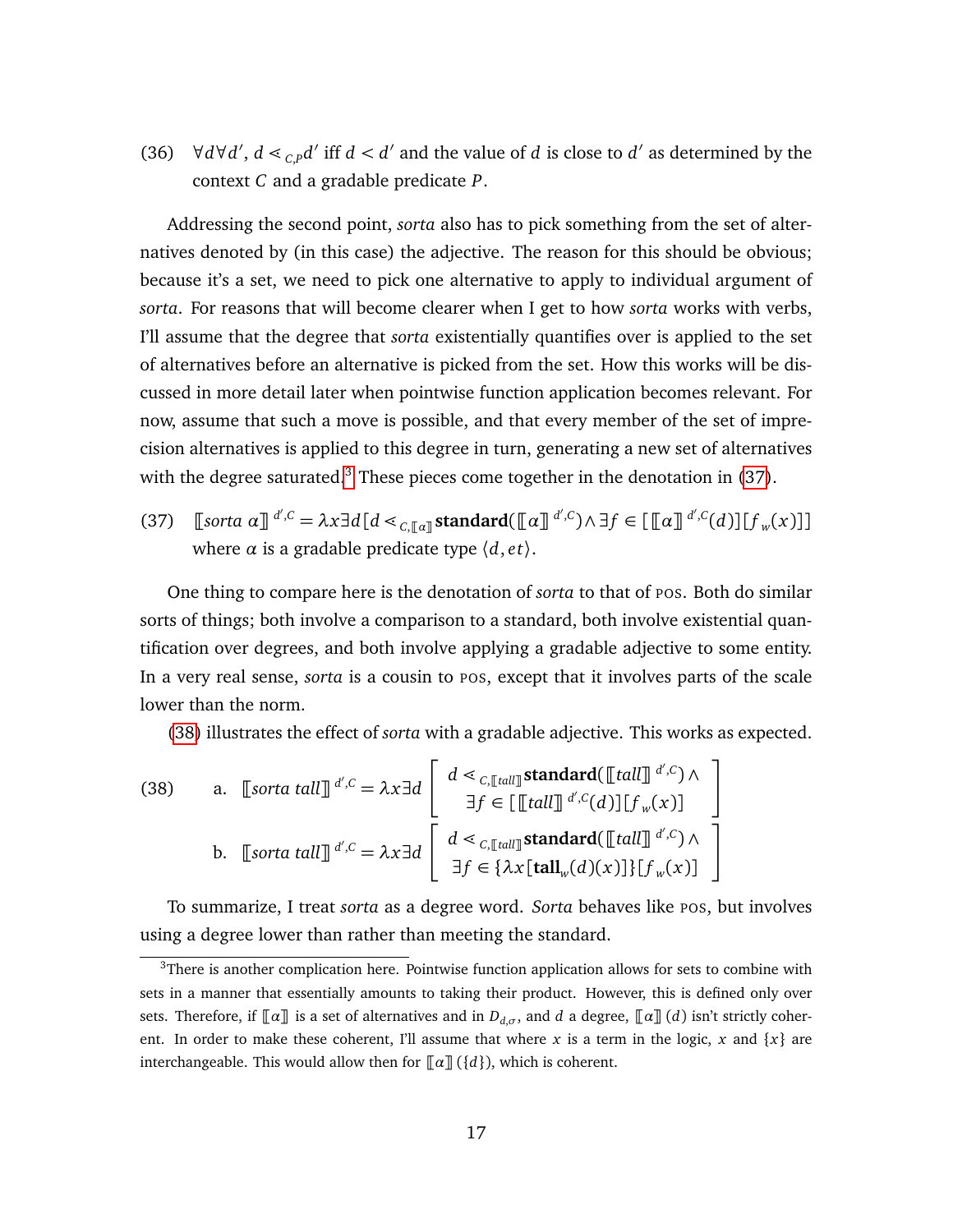#### **4.2 Hedging a verb phrase**

From the previous section, *sorta* is argued to be a type of degree head. It is marginal with the degree head *more*, suggesting that it competes for the same syntactic slot that *more* does. Furthermore, other degree words such as *slightly* and *completely* are also unable to be used with *sorta*. Whatever the evidence for degree structures in the extended AP, there seems to be less evidence for degree structures in the extended VP (although see [\(Kennedy & Levin, 2008;](#page-34-8) [Piñón, 2005,](#page-34-9) [2008;](#page-34-10) [Caudal & Nicolas, 2005\)](#page-33-13)). Carrying the syntactic analysis of the previous section over to the verbal domain, supposing a kind of verbal degree system seems to be a much more difficult undertaking. Therefore, I won't suggest that there is, say, a Deg*<sup>v</sup>* that selects for a VP or *v*P. Rather, I'll assume that a DegP headed by *sorta* can be adjoined to VP (or *v*P). This is illustrated in [\(39\)](#page-17-0).

<span id="page-17-0"></span>(39)



Nothing in the type theory itself prevents such an analysis, if the types could be made to be compatible. And, nothing in the syntax prevents such an analysis either, as far as I can determine. Bare DP quantificational adverbials exist in English (*every week*, *most days*), and so we might regard this as a case of a bare DegP adverbial.[4](#page-0-0)

Doing this does present a problem, however. As developed in the previous section, *sorta* takes a gradable predicate as an argument. Assuming a model where degrees are needed for gradability, this would require a predicate with a degree argument. Under standard assumptions about the argument structure of verbs, verbs typically do not have degree arguments.<sup>[5](#page-0-0)</sup> If verbs are not gradable predicates, then this analysis stops

<sup>4</sup>However, this does raise the question of why *sorta* can optionally select for an AP. I set that question aside for further research into the syntax of *sorta*.

<sup>5</sup>This has been debated, though. See [Caudal and Nicolas](#page-33-13) [\(2005\)](#page-33-13) and [Piñón](#page-34-10) [\(2008\)](#page-34-10) for suggestions that verbs do have a degree argument (used in aspectual composition), and [Rett](#page-34-11) [\(to appear\)](#page-34-11) for an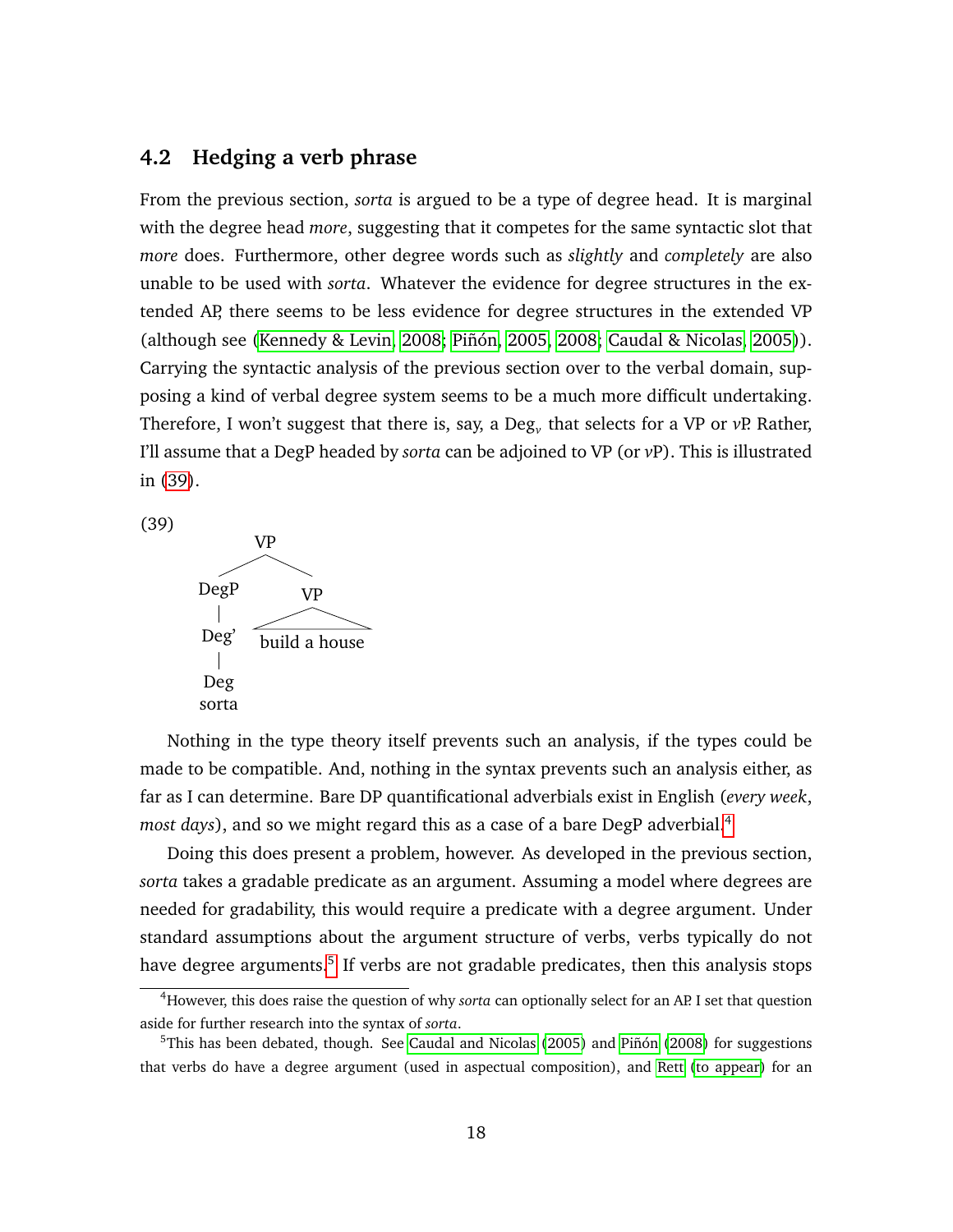cold due to a type clash between the type of verb phrases  $(\langle e, t \rangle)$  and the requirements of *sorta* (an argument of type  $\langle d, et \rangle$ ).<sup>[6](#page-0-0)</sup>



(40)

A way out of this would be to shift the the type of the VP in order to fit the type requirements of *sorta*. This would be a typeshift that adds a degree argument where there wasn't one before. The trick here, though, would be to figure out what the semantic content of such a typeshift would be. What would it mean to add a degree argument to a predicate? It could be simply the case that this is a formal move meant to fix a type incompatibility, and the degree is not used meaningfully. This would be deeply unsatisfying, though. But, there is an option available to us through the metalinguistic imprecision machinery I am assuming.

Thinking about how the alternatives semantics for imprecision of [Morzycki](#page-34-2) [\(2011\)](#page-34-2) structures denotations, we find that denotations themselves are (in a sense) already gradable. If an object is being interpreted less than absolutely precisely, there is likely to be a non-trivial set of alternatives, such that the alternatives are ordered with respect to each other with the  $\approx$  relation. In other words, denotations are (nearly) scales of not degrees but functions, and the functions are (partially) ordered by resemblance to each other. If there is a way to get access to this scale, then *sorta* can keep the scalar semantics it had in the adjectival domain. $<sup>7</sup>$  $<sup>7</sup>$  $<sup>7</sup>$ </sup>

argument that verbs do not have a degree argument. In any case, even if aspectual composition happens via degrees, this is the wrong kind of degree argument for the kind of gradability *sorta* involves, since *sorta* doesn't have interactions with aspect.

<sup>&</sup>lt;sup>6</sup>Strictly speaking, *sorta* doesn't have the type  $\langle \langle d, et \rangle, et \rangle$ , since the gradable predicate it combines with isn't an argument. The point stands, though, that by definition *sorta* looks to combine with something of that type.

<sup>&</sup>lt;sup>7</sup>One thing to mention around here is that the objects in the halo for a VP — or any object — need not be actual lexical items, and in fact probably won't be. If the function of *sorta* is to signal something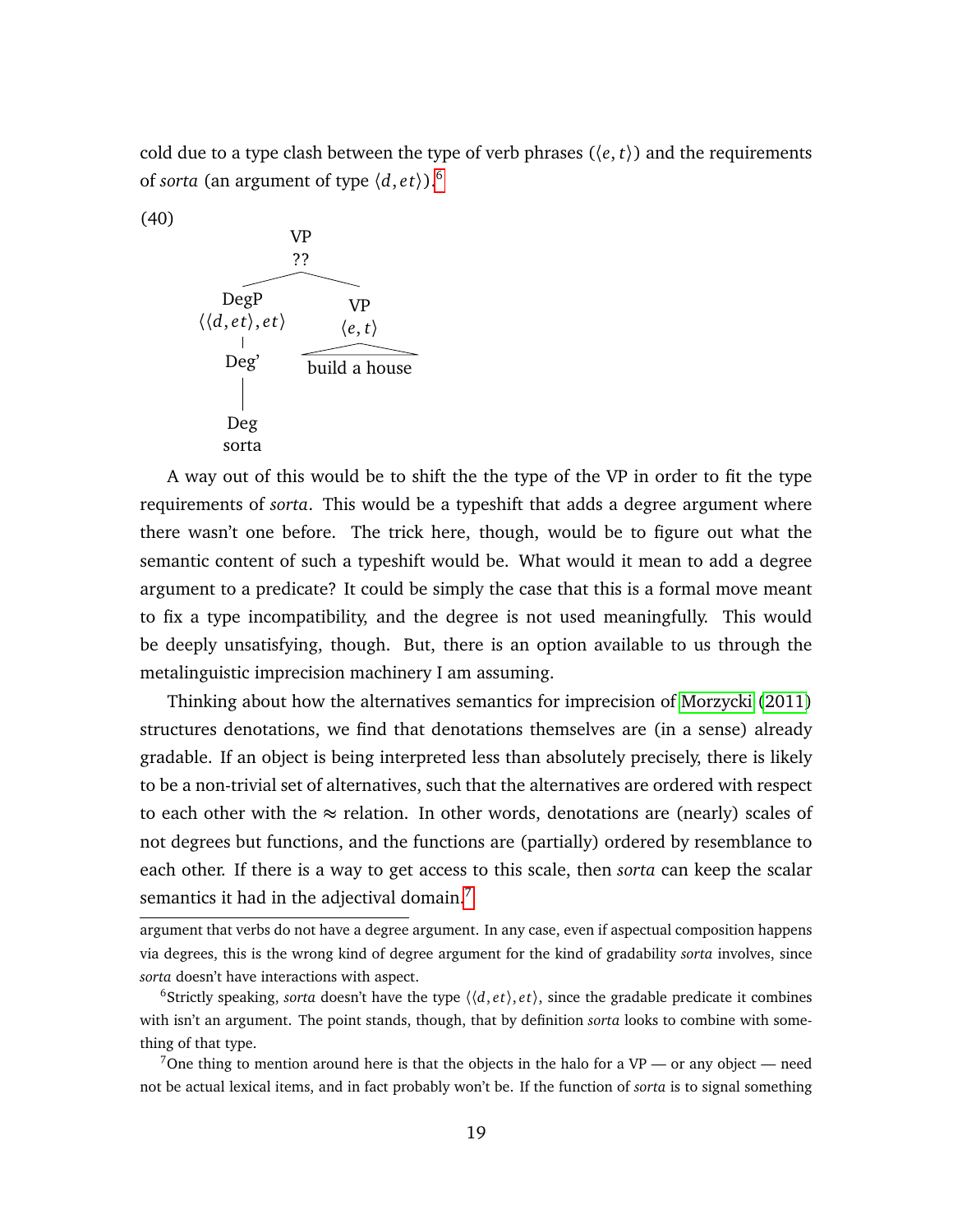By using the PREC operator, we can fix the type incompatibility between *sorta* and a VP while giving the new degree argument some role to play in the composition. First, recall that PREC is a typeshift or node in the tree that binds a degree of precision parameter and opens it back up for further composition. This amounts to adding a degree argument, which would lift something of type 〈*e*, *t*〉 to 〈*d*, *e t*〉. The type problem is solved.

(41)



(42)  $\left[\text{I} \text{swim over to the boat}\right]^{d,C} = \{f_{\langle e,t\rangle} : f \approx_{d,C} \text{swim}\}\$ 

(43)  $\left[\text{PREC swim over to the boat}\right]^{d,C}$  $= \lambda d$ . *[swim over to the boat]* <sup>*d,C*</sup>  $= \lambda d \cdot \{ f_{\langle e,t \rangle} : f \approx d \cdot c \}$ swim $\}$ 

Second, recall that part of what *sorta* does is existentially quantify over a degree that is close to but does not meet the standard. In the adjectival domain, this placed the degree somewhere on the scale denoted by the adjective *sorta* took as its argument. Following this line of reasoning for the verbal domain, what *sorta* does is also use a degree lower than but close to the standard. We can regard the standard here as being the standard degree of imprecision in the context. Therefore, by using a degree lower than the standard, we can increase the amount of imprecision used to interpret a linguistic expression.<sup>[8](#page-0-0)</sup> The scale here is a scale of resemblance, as that is how denotations are

like a form–meaning mismatch, then if there are words or phrases to express some concept, those should plausibly be preferred over the less specified meanings that *sorta* provides. This shouldn't be surprising, but it's an interesting thought because it gets at a notion that we're really digging deeper than simply the words, but at the conceptual content itself, in some fashion.

<sup>8</sup>The **standard** function is normally described as being sensitive to features of the gradable predicates it combines with, such as scale structure. The crucial assumption here is that **standard** is also sensitive to the scale of degrees of imprecision.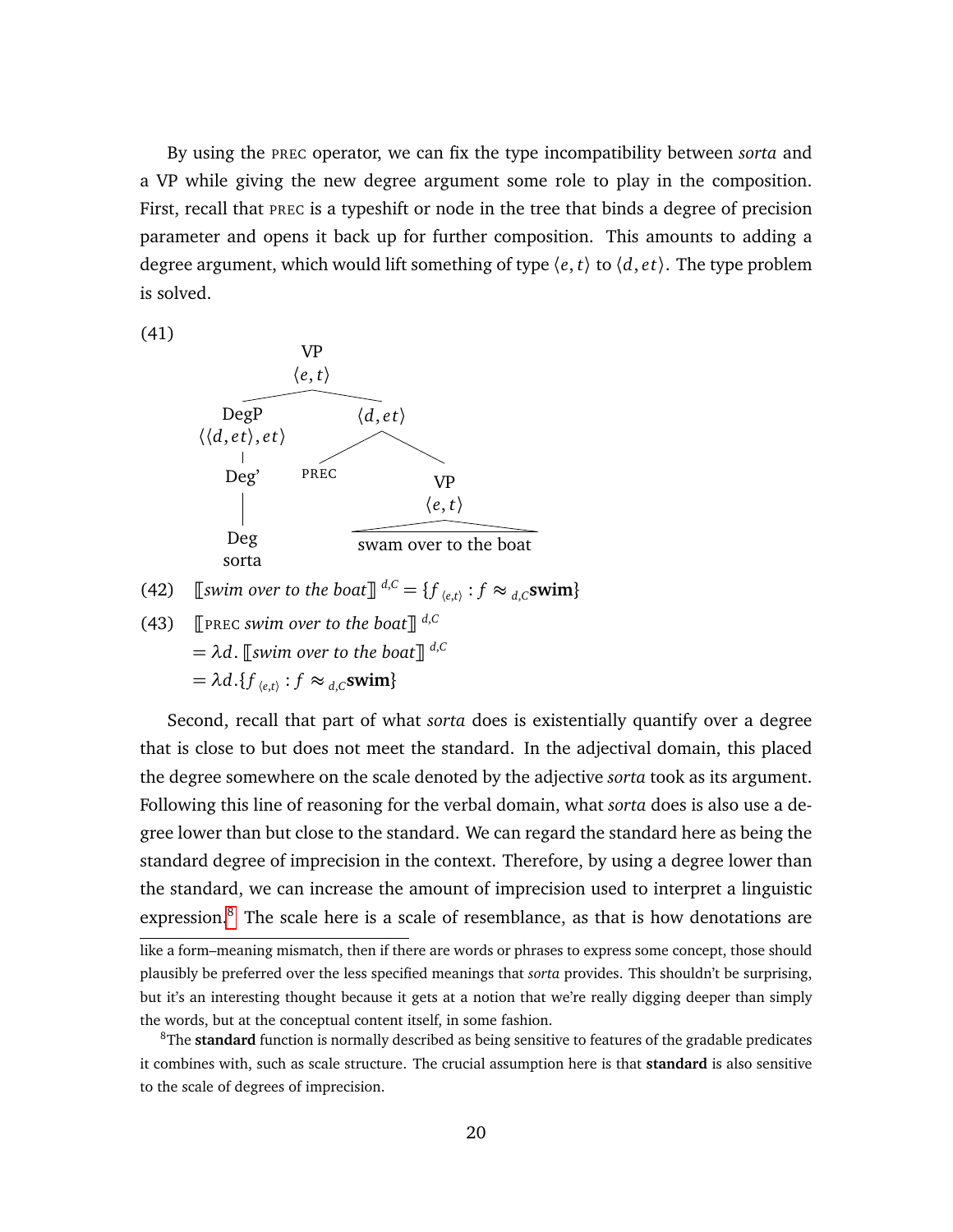constructed with  $\approx$ , where the top of the scale — the absolutely precise alternative is also what corresponds to the standard.

We can use the same denotation for *sorta* in the verbal domain as we did in the adjectival domain. After applying *G* to *d*, what we wind up with is a set of imprecision alternatives resembling the object denoted by *G* to at least degree *d*. We pick a function *f* from that set, and apply it to *x* (the subject of the clause in this case).

(44) a. [sorta PREc swim]] 
$$
d', c = \lambda x \exists d
$$
 
$$
\begin{bmatrix} d \leq c, [\text{PREc swim}] \text{ standard}([\text{PREc swim}] \ d', c) \land \exists f \in [\text{PREc swim}] \ d', c(d)] [f_w(x)] \\ \exists f \in \{f_{\langle e, t \rangle} : f \approx d, c \text{swim} \} [f_w(x)] \end{bmatrix}
$$

$$
= \lambda x \exists d
$$

$$
\begin{bmatrix} d \leq c, [\text{PREc swim}] \text{standard}([\text{PREc swim}] \ d', c) \land \\ d \leq c, [\text{PREc swim}] \text{standard}([\text{PREc swim}] \ d', c) \land \\ d \leq c, [\text{PREc swim}] \text{standard}([\text{PREc swim}] \ d', c) \land \\ \text{flowd} \\ \exists f \in \left\{ \begin{bmatrix} \text{swim,} \\ \text{float,} \\ \text{wade,} \end{bmatrix} [f_w(x)] \end{bmatrix} \right\} [f_w(x)]
$$

1  $\overline{1}$ 

*Sorta* lowers the precision in interpreting some object, and picks from among the imprecision alternatives to that object. Hedging a VP happens by way of getting access to the imprecision of alternatives denoted by the VP once the VP is interpreted sufficiently imprecisely.

#### <span id="page-20-0"></span>**4.3 Why indefinite objects can be hedged**

As noted previously, indefinite DPs direct objects of creation verbs can be hedged, but definite objects in general cannot be hedged. But, why should *any* direct objects be able to be hedged? Considering the syntax assumed in the previous section, *sorta* is too far away from the direct object to have direct access to it. However, given an alternative semantics, as I am assuming, we can have some degree of action at a distance due to the pointwise function application mechanism. If two objects have a set of alternatives, and one applies to the other, then the alternatives of *both* will project. To understand this, I take a detour into how predicates apply to their arguments in a system where everything is a set.

Composition cannot happen per the usual (e.g., functional application, [Heim &](#page-33-14) [Kratzer, 1998\)](#page-33-14) when running a system such as the one I'm assuming, since denotations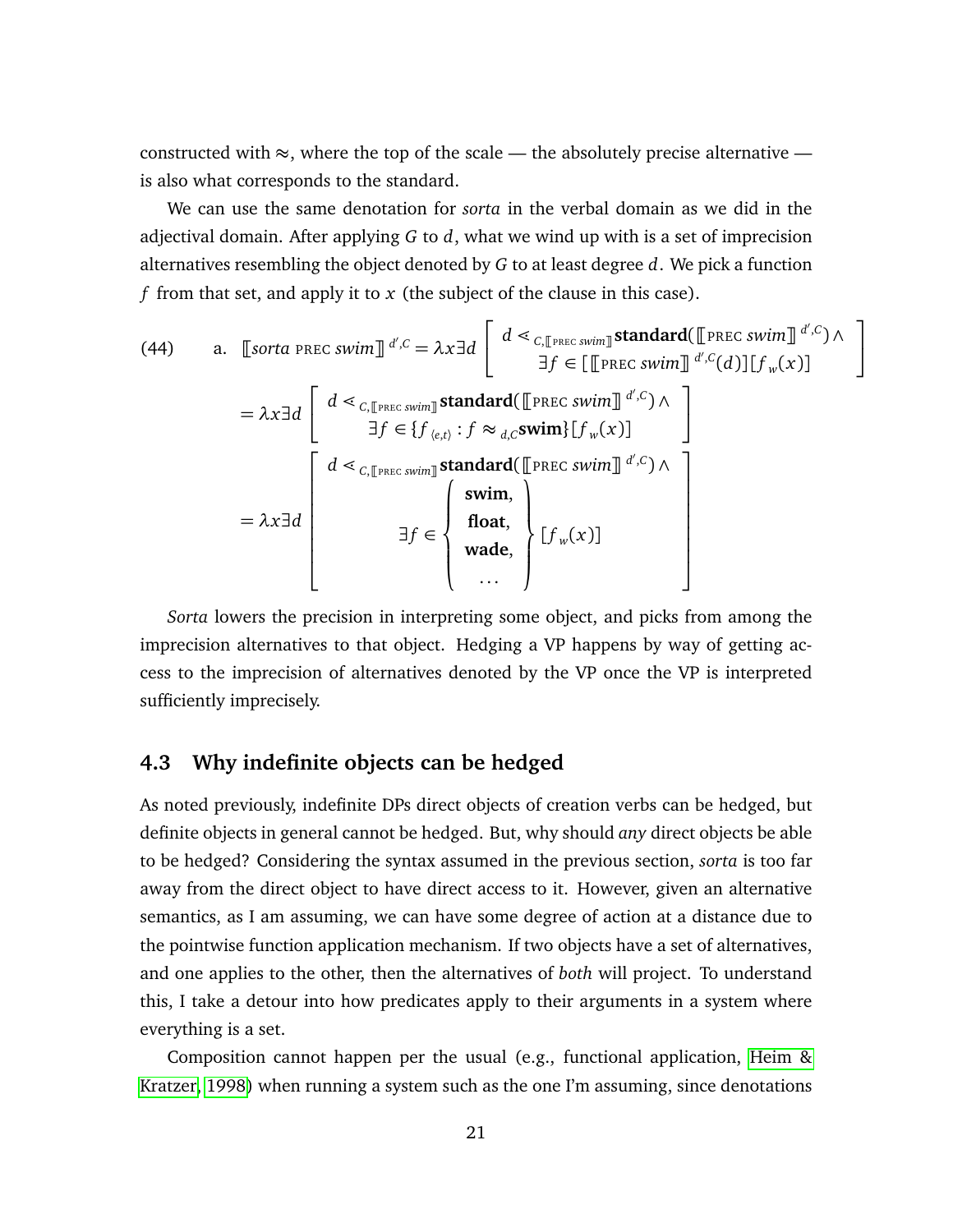are sets and not functions. Rather, what happens in an alternatives semantics is that each alternative in one constituent will combine pointwise with each alternative in the other constituent, giving an effect where the alternatives continue to "expand." Pointwise function application amounts to something akin to taking the product of two sets.

(45) 
$$
\begin{bmatrix}\n\text{Idumb} \end{bmatrix} \stackrel{\cdot 9, C}{\cdot} = \{\text{dumb}, \text{ignorant}, \text{dopey}, \ldots\}
$$
\n
$$
\begin{bmatrix}\n\text{jerk} \end{bmatrix} \stackrel{\cdot 9, C}{\cdot} = \{\text{jerk}, \text{schmuck}, \text{putz}, \ldots\}
$$
\n
$$
\begin{bmatrix}\n\lambda x. \text{dumb}_w(x) \land \text{jerk}_w(x) \\
\lambda x. \text{dumb}_w(x) \land \text{schmuck}_w(x) \\
\lambda x. \text{dumb}_w(x) \land \text{putz}_w(x) \\
\lambda x. \text{ignorant}_w(x) \land \text{jerk}_w(x) \\
\lambda x. \text{ignorant}_w(x) \land \text{schmuck}_w(x) \\
\lambda x. \text{ignorant}_w(x) \land \text{putz}_w(x) \\
\lambda x. \text{dopey}_w(x) \land \text{jerk}_w(x) \\
\lambda x. \text{dopey}_w(x) \land \text{schmuck}_w(x) \\
\lambda x. \text{dopey}_w(x) \land \text{pttz}_w(x) \\
\lambda x. \text{dopey}_w(x) \land \text{putz}_w(x) \\
\ldots\n\end{bmatrix}
$$

Functional application can be formalized in an alternative semantics with Hamblin Functional Application [\(Kratzer & Shimoyama, 2002;](#page-34-4) [Shimoyama, 2006\)](#page-35-5). This formalizes the pointwise intuition above.

(47) *Hamblin Functional Application (as in [Morzycki, 2011\)](#page-34-2) If α* is a branching node with daughters *β* and *γ*, and  $[$ *β* $]$ <sup>*d*,*C*</sup> ⊆ *D<sub><i>σ*</sub> and  $[$ *γ* $]$ <sup>*d*,*C*</sup> ⊆ *D*<sub>( $\sigma, \tau$ ), then  $\llbracket \alpha \rrbracket^{d,C} = \{c(b) : b \in \llbracket \beta \rrbracket^{d,C} \land c \in \llbracket \gamma \rrbracket^{d,C} \}$ </sub>

Pointwise function applications explains the behavior of *sorta* with indefinites, if we assume that indefinites are interpreted as having sets of alternatives. Following [Kratzer](#page-34-4) [and Shimoyama](#page-34-4) [\(2002\)](#page-34-4), [Alonso-Ovalle and Menéndez-Benito](#page-33-6) [\(2003\)](#page-33-6) argue that indefinites do introduce sets of alternatives. We can recast this finding to say that indefinites denote sets of imprecision alternatives. If this is the case, then, we can see why *sorta* may hedge an indefinite object: the alternatives for the indefinite are available at the VP level, due to pointwise functional application, and the existential quantification that *sorta* does over the VP alternatives may pick one of these alternatives that also has an imprecision alternative to the indefinite. For the VP *build a house*, the set of imprecision alternatives might be as in [\(49\)](#page-22-1) below.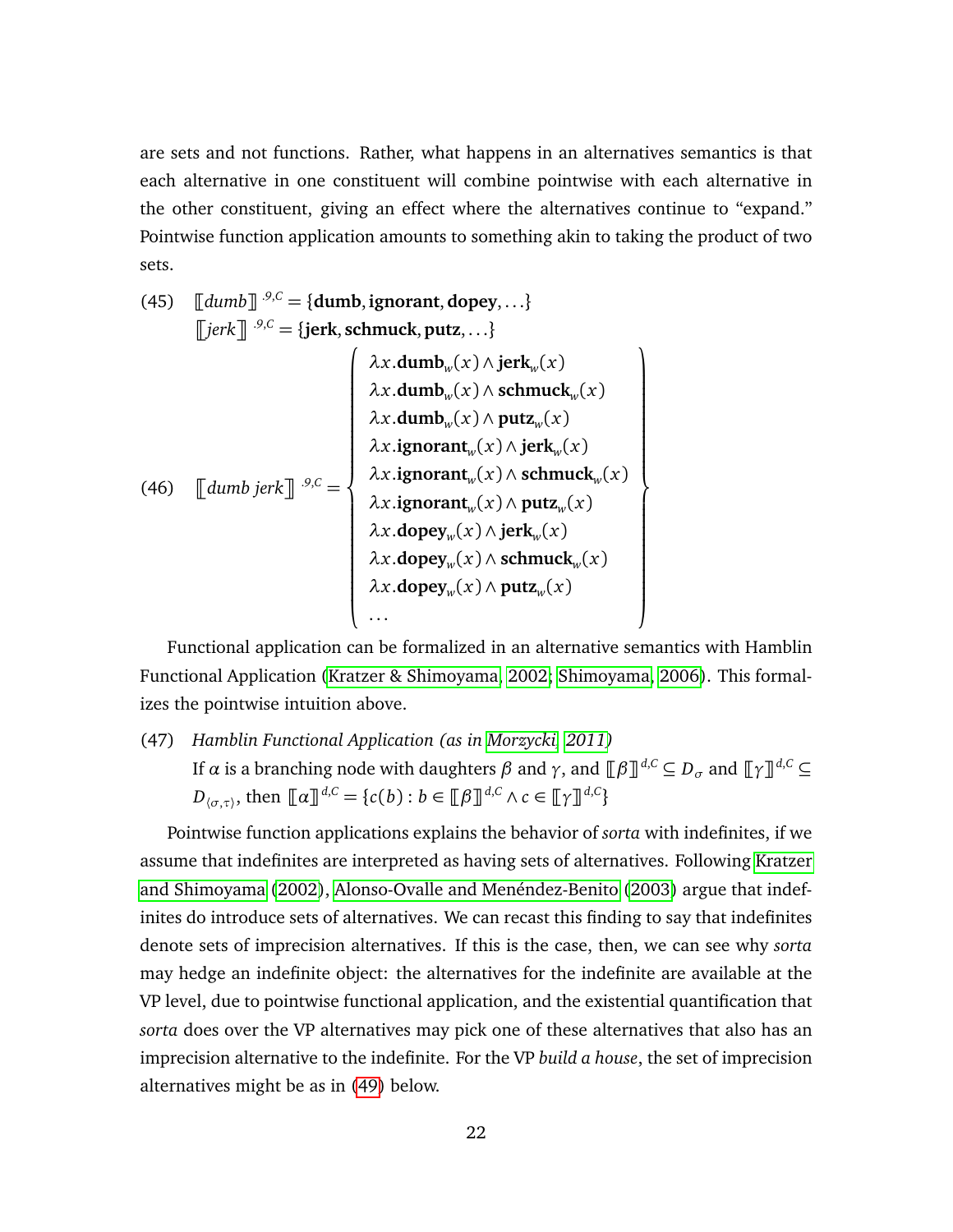

<span id="page-22-1"></span>Summarizing, pointwise function application provides a mechanism to get the alternatives from a DP in object position to a position in the composition where they will be visible to *sorta*. By combining the alternatives of the object DP with the alternatives of the verb, both sets of alternatives will be visible at the VP level. This leaves some questions open. Why is it only certain verbs that allow for this? And why is it that only indefinite objects and never definite objects can be hedged in those cases? I pursue both of these questions in the next section.

#### <span id="page-22-0"></span>**4.4 Constraints on hedging**

In the previous sections, I provide an analysis of *sorta* to account for not only how hedging can occur, but also why the object of some verbs can be hedged. The answer, I suggest, relies on *sorta* behaving like a Lasersohnian slack regulator; for verbs, it widens the halo around a VP in order to include in the denotation of the verb things that might not otherwise "count" as part of the denotation. This in turn occurs by lowering the degree of precision required for interpretation, by setting the imprecision parameter on the interpretation function lower than the contextually supplied standard. Doing this increases the amount of imprecision alternatives available. Objects can be hedged in this system because the alternatives of the object can "project" to the VP level by combining with the alternatives of the verb in a pointwise fashion.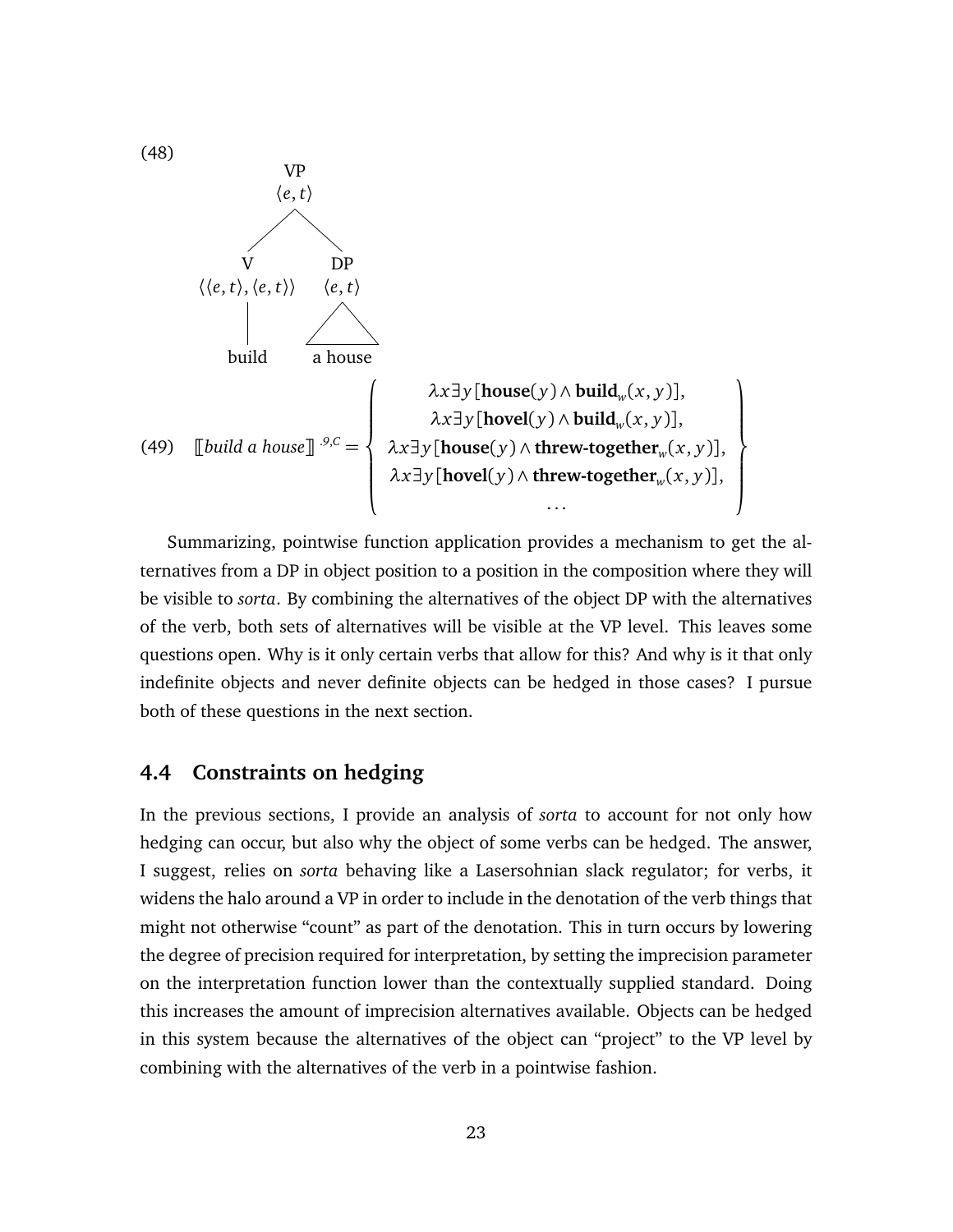The story can't end here, though. This account still severely overgenerates on the readings possible. Namely, the account so far predicts that all objects should be able to be hedged. This in fact is not the case; hedging is severely constrained. Only some verbs allow for their objects to be hedged, and among those objects that can be hedged, it is only indefinite noun phrases and not definite noun phrases. The goal here is to provide an account of this, and constrain the system to allow only the attested readings.

Descriptively, I will need two constraints; one constraint to explain why certain verbs are special in allowing for their direct object to be hedged, and another constraint to explain the difference between indefinite and definite objects. The explanation, though, will be much more unified, with the descriptive constraints falling out of a broader comment on the architecture of hedging.

To pursue an explanation here, I want to start by asking the question of what makes the verbs that allow for hedging of their object special. Creation verbs and intensional transitive verbs such as those of the SEARCH class allow for hedging. Are these special in any way? The literature on verbs has suggested that they are in fact special with respect to their direct object position.

The relevant feature here is whether this is an opaque argument position or not. It's well-known that intensional verbs such as *seek* and *look for* have a referentially opaque direct object position [\(Van Geenhoven & McNally, 2005;](#page-35-6) [Zimmermann, 1993;](#page-35-7) [Montague, 1974;](#page-34-12) [Quine, 1964;](#page-34-13) [Moltmann, 1997,](#page-34-14) a.o.). There is no entailment that an entity instantiating the property denoted by the indefinite exists.

(50) The man was looking for a horse.

- a. Transparent reading: There is a horse than the man was looking for.
- b. Opaque reading: The man is looking for a horse and it may or may not exist.

Creation verbs also exhibit this failure of existential quantification, as noted by [von](#page-35-8) [Stechow](#page-35-8) [\(2001\)](#page-35-8). Holding the reference time constant, the argument in [\(51\)](#page-23-0) does not hold. In comparison, a non-intensional, non-creation verb such as *push* allows this argument to go through [\(52\)](#page-24-0). The reasoning for this plain; creation verbs only entail the existence of the created object at the end of the event.

<span id="page-23-0"></span>(51) John drew a circle.

DOES NOT ENTAIL There was a circle that John drew.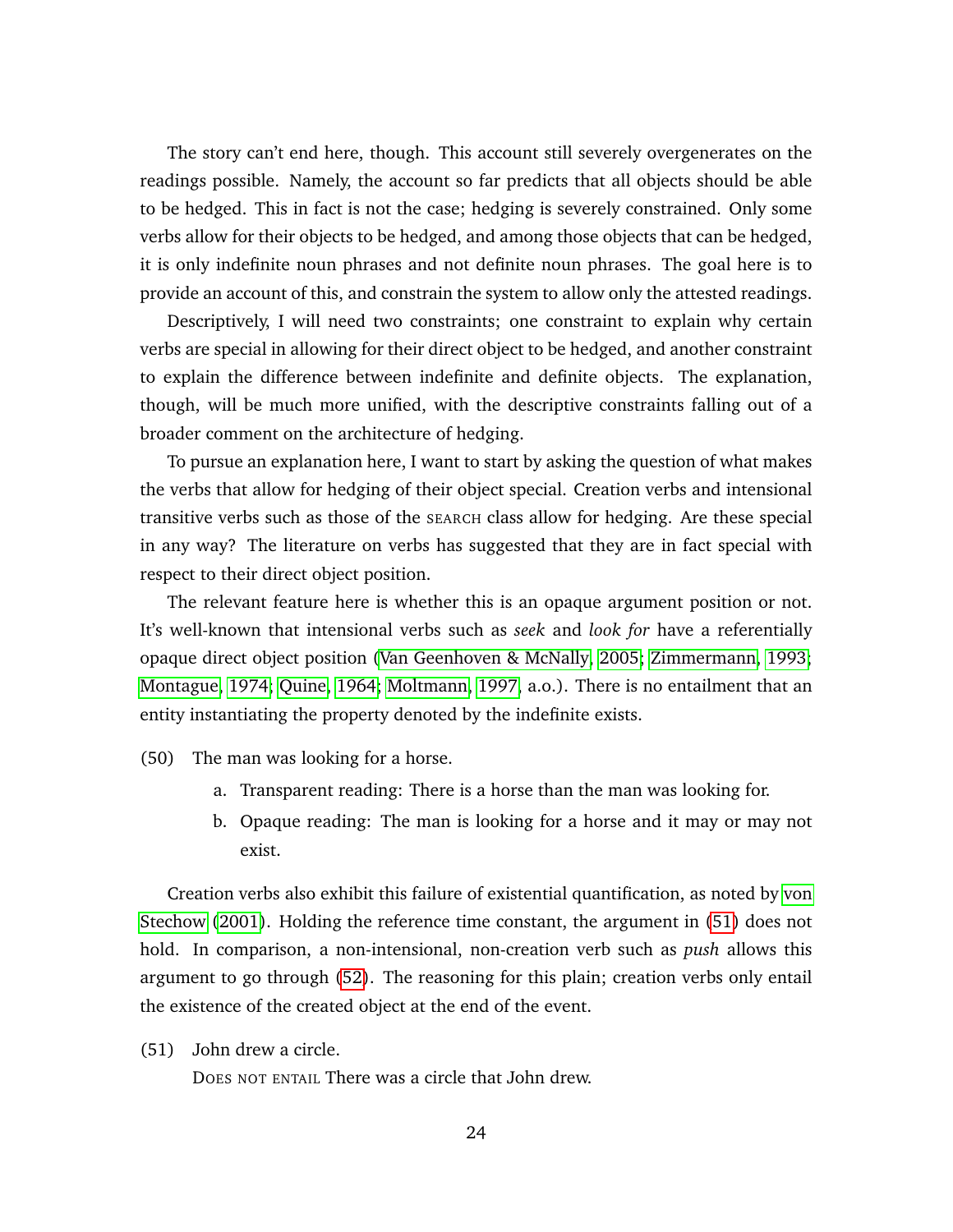#### <span id="page-24-0"></span>(52) John pushed a cart.

ENTAILS There was a cart that John pushed.

[Zimmermann](#page-35-7) [\(1993\)](#page-35-7) and [Van Geenhoven and McNally](#page-35-6) [\(2005\)](#page-35-6) argue that intensional transitive verbs are special because of their argument structure. Intensional transitive verbs involve an attitude towards a property – they have property-type argument – while non-intensional transitives have more mundane individual-type arguments. [de Swart](#page-33-15) [\(2001\)](#page-33-15) also argues that these verbs are special; *seek*-type verbs allow for weak readings of indefinite noun phrases because these noun phrases have wellformed property-type denotations. These arguments are built on the referentiality of the noun phrase in object position; noticing the similarities between ITVs and creation verbs with respect to their object position and existential exportation, we might extend this analysis to creation verbs and suggest that they also take property-type objects. What this amounts to, in the lexical semantics for these verbs, is local existential quantification over entities instantiating the property.

The tentative hypothesis here is to link up opaque readings of indefinite objects with the projection of their alternatives. Only opaque argument positions – and noun phrases with opaque readings – will project their alternatives to the VP level.

The data from *sorta* suggests that this is on the right track. Looking at intensional verbs, the natural reading for a noun phrase hedged by *sorta* as in [\(53\)](#page-24-1) is one where existential exportation does not hold.

<span id="page-24-1"></span>(53) He was sorta looking for a horse. (\*There is something like a horse that he is sorta looking for.)

I take the constraining factor here to be one of argument types. Verbs which allow for property-type arguments (type  $\langle et, et \rangle$ ) allow for the alternatives of their direct object to project. Verbs which only allow for individual-type arguments (〈*e*, *e t*〉) do not allow the alternatives to project. This correlates with arguments in the literature with certain types of verbs being special in the type of the arguments they combine with.

It should be noted here that this hypothesis isn't meant to rule out type *e* noun phrases from being imprecise. Noun phrases with an individual-type denotation can still be imprecise. The relevant factor here is in whether the imprecision alternatives associated with the noun phrase can project to the VP level.

I sketch here two options for cashing out the generalizations here. The first option is highly stipulative, and involves assuming a silent head. This option provides a simple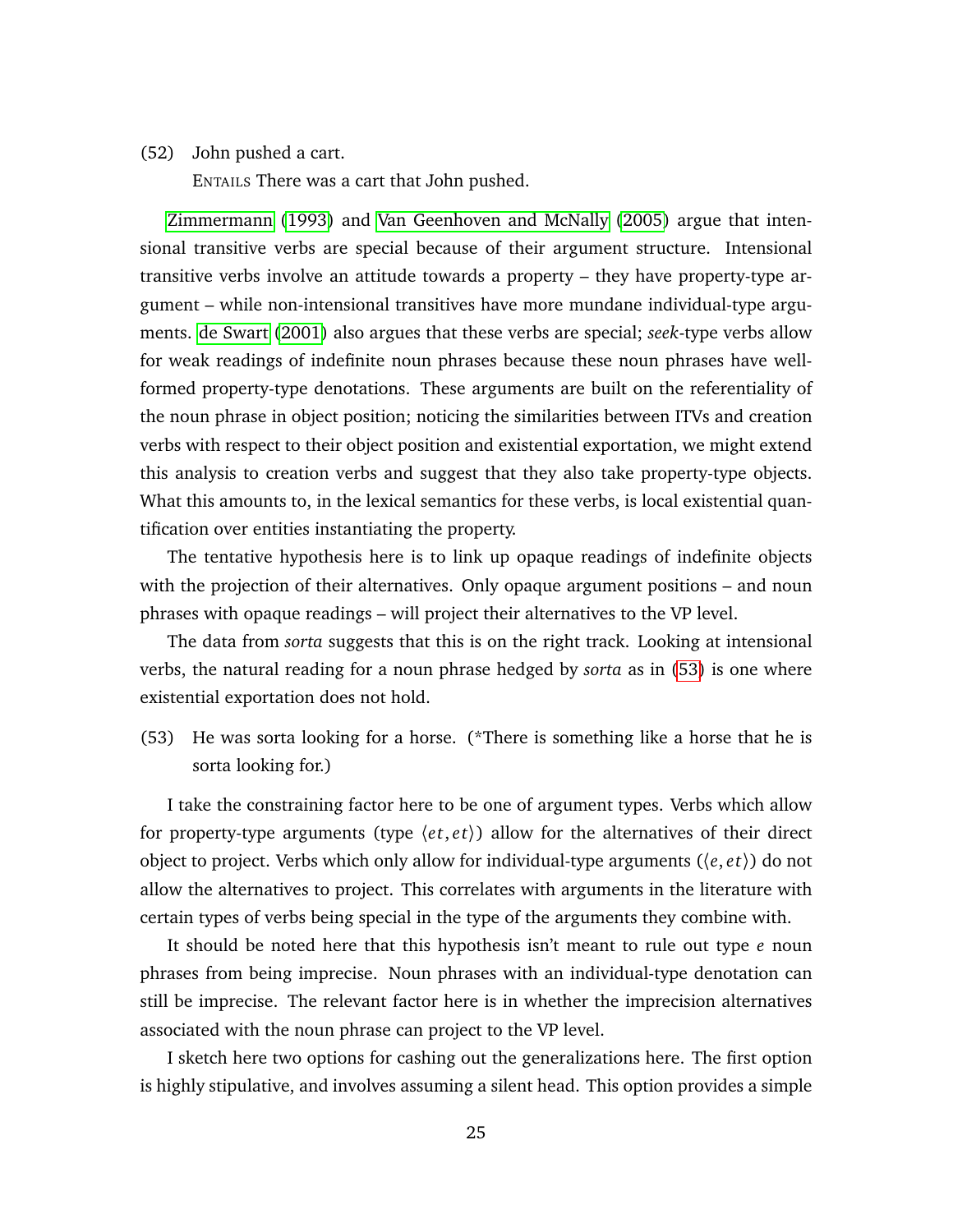formal basis for deriving the required readings. The second option expands on work by [Chung and Ladusaw](#page-33-16) [\(2004\)](#page-33-16) to articulate the mechanisms involved with verbs of creation and intensional transitive verbs. The assumptions depart from those laid out earlier in this section, but also presents some potentially more explanatory (but also more speculative) options for looking at the link between metalinguistic imprecision and the semantics. These, of course, aren't the only possible options — other ways of deriving these facts could exist. But, these are two natural avenues of research open at this juncture.

#### <span id="page-25-0"></span>**4.4.1 Option 1: Functional head**

The first option is to pursue an explanation by positing the existence of a null functional head. This head would have an interpretation that would set prevent the alternatives from its DP complement from projecting. Syntactically, this assumption would look as in [\(54\)](#page-25-1), where F is the proposed head.

<span id="page-25-1"></span>



This would leave us with the question of how to interpret this head and how to prevent alternatives from projecting. The answer here would be to pare down the set of alternatives so that only a single alternative projected. In effect, the idea would be to map a set of alternatives to a singleton set. The reason for a singleton set is that we still want some alternative to project, and there needs to be some set of alternatives to combine with the alternatives of the verb, even if that's only a set with a single member. The effect of combining with a singleton is demonstrated in [\(55\)](#page-25-2) below.

<span id="page-25-2"></span> $(55)$  a.  $\lceil \text{run} \rceil = \{ \text{run}, \text{walk}, \text{jog} \}$ b.  $\mathbb{T}$ *a race* $\mathbb{T} = \{ \text{race} \}$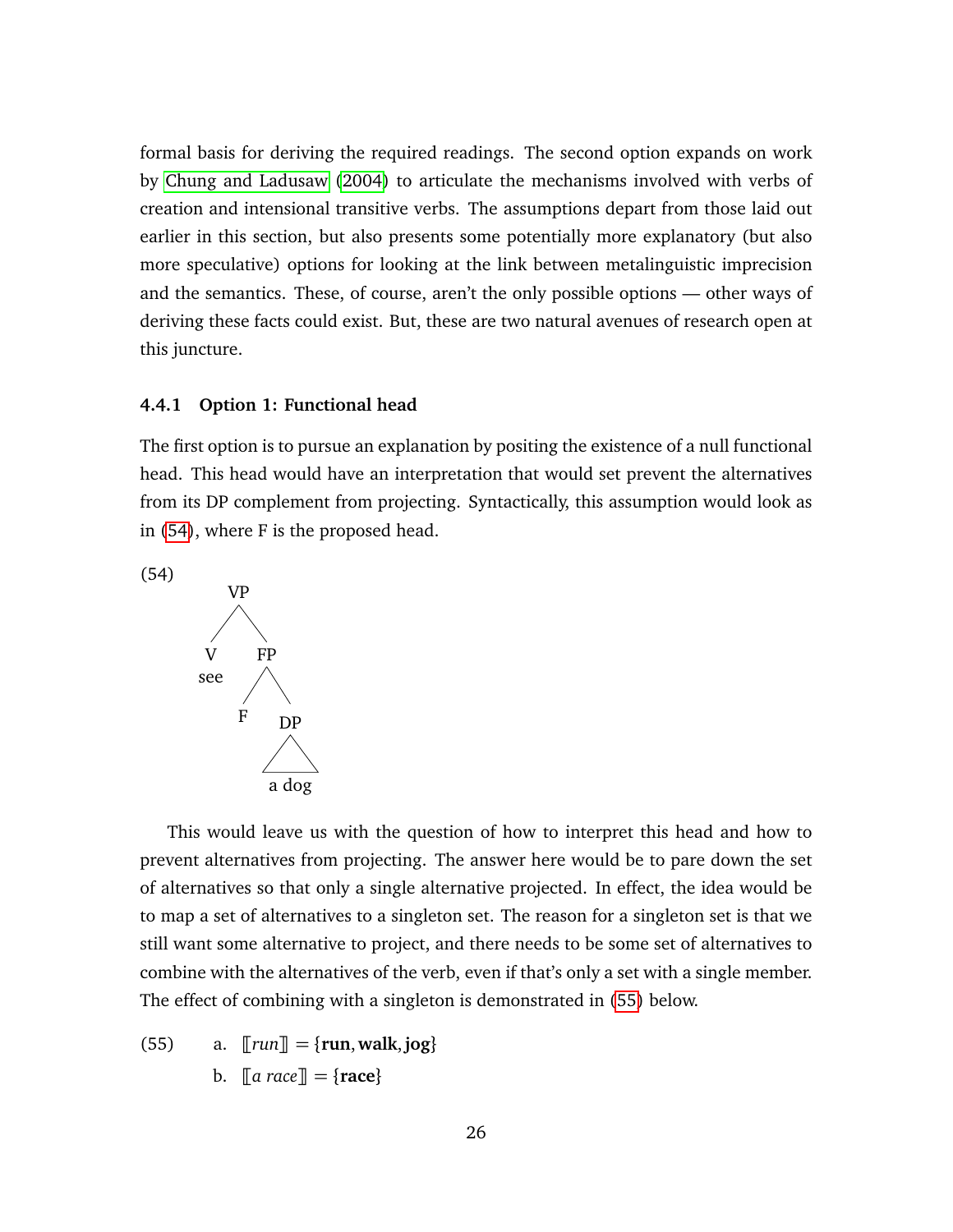c. 
$$
\llbracket run \text{ a race} \rrbracket = \llbracket run \rrbracket (\llbracket \text{ a race} \rrbracket) = \begin{cases} \lambda x. run_w(x) (\text{race}) \\ \lambda x. walk_w(x) (\text{race}) \\ \lambda x. jog_w(x) (\text{race}) \end{cases}
$$

One way to get a single alternatives here would be to enforce absolute precision on the DP. Setting the precision parameter to the maximal degree forces perfect resemblance. Recalling the definition of  $\approx$ ,  $\approx$  is logically equivalent to = when the degree parameter is the maximal degree. If we interpret F as setting the imprecision parameter to the maximal degree, that would make the set of alternatives a singleton. The denotation for F would be as in [\(56\)](#page-26-1) below.

- <span id="page-26-1"></span>(56)  $\mathbb{F}[F \alpha] = \mathbb{I}[\alpha]^{1,C}$
- (57)  $\left[\left[F\ a\ dog\right]\right] = \left[\left[a\ dog\right]\right]^{1,C}$

Although deriving a singleton is the right approach, I think, deriving in a singleton in this manner is almost definitely the wrong approach. This approach would demand absolute precision for the direct object of most verbs. However, very rarely do we ever require absolute precision. The examples in [\(58\)](#page-26-2) demonstrate this by showing that we're allowed to be lax in interpretation. Deriving a singleton by requiring the most precise interpretation would seem to predict that any amount of laxness would be impossible, contrary to observations.

- <span id="page-26-2"></span>(58) a. I read the articles about types of noun phrases today. (allowed to miss an article)
	- b. I met the students from LIN 437 in office hours today. (some students can not be present)

A better option here is to have F encode a contextually determined choice function, demonstrated in [\(59\)](#page-26-3) below. This allows for imprecision while still mapping the set of imprecision alternatives to a singleton.

<span id="page-26-3"></span>(59)  $\mathbb{F} \alpha \mathbb{I} = \{choice(\mathbb{F} \alpha \mathbb{I})\}$ 

<span id="page-26-0"></span>The approach described in this section has a drawback. Although it's quite simple to make it work out formally, arguing that it's the correct approach is much harder. I know of little evidence in English that there is a functional head intervening between the direct object and the verb. Being able to find evidence for it would make this option easier to pursue, but in the absence of such evidence it's much harder to argue for.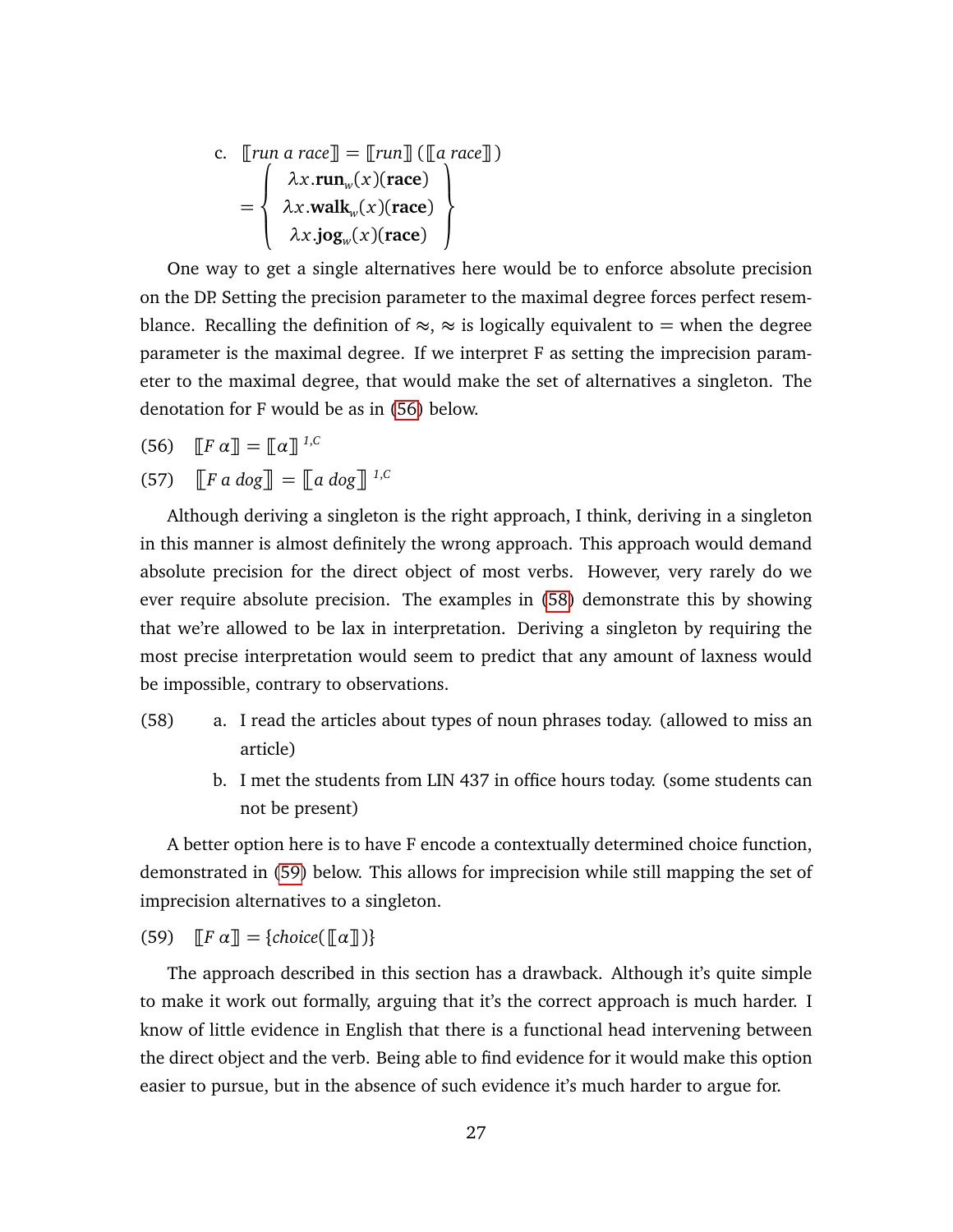#### **4.4.2 Option 2: Restrict and Specify**

The second option I'll sketch here is one based on the work of [Chung and Ladusaw](#page-33-16) [\(2004\)](#page-33-16). Here, what I'll suggest is that intensional transitive verbs and creation verbs combine with their objects differently than other verbs. Namely, these verbs will combine via [Chung and Ladusaw'](#page-33-16)s Restrict mode of composition, while other verbs combine via Specify.

[Chung and Ladusaw](#page-33-16) [\(2004\)](#page-33-16), based on data from Chamorro and Maori, argue for two new modes of semantic composition, what they call Restrict and Specify. Part of the problem they're trying to solve in introducing new modes of composition is the behavior of indefinites. Indefinites have a range of behaviors associated with them. Some authors have argued that this calls for a flexible type system where indefinites can be translated between quantification, property, and individual types [\(Partee, 1987\)](#page-34-15). The approach [Chung and Ladusaw](#page-33-16) argue for is that indefinites have uniformly propertytype denotations, but that there exist different modes of semantic composition with different semantic effects.

They introduce modes of composition they call Restrict and Specify. Restrict contrasts with the familiar Function Application by being a non-saturating mode of composition, leaving a lambda untouched in the derivation; Function Application is a saturating mode of composition. The effect of this is illustrated in the hypothetical example in [\(60\)](#page-27-0) (the derivation is impossible in English). Here,  $\lceil \cot \rceil$  Restricts  $\lambda y$  in the denotation of  $\lceil \frac{b}{t} \rceil$ . Conceptually, this is a form of intersection, intersecting cats with things that were bit.

<span id="page-27-0"></span>(60) The dog bit cat.

- a. **Restrict**( $\lambda x$ [**cat**( $x$ )], $\lambda y \lambda z$ [**bit**( $z$ )( $y$ )])
- b. *λyλz*[**bit**(*z*)( *y*) ∧ **cat**( *y*)] (via Restrict)
- c. *λz*∃*y*[**bit**(*z*)( *y*) ∧ **cat**( *y*)] (via Existential Closure)

<span id="page-27-1"></span>Because Restrict is non-saturating, predicates still require some way of being saturated. Function Application with the open argument position is one way. Existential Closure is a second way (illustrated in [\(60c\)](#page-27-1). They assume that all unsaturated predicates undergo existential closure of their open arguments at what they call the event level (roughly corresponding syntactically to *v*P). This has the effect of making it so that arguments composed via Restrict take obligatory narrow-scope with respect to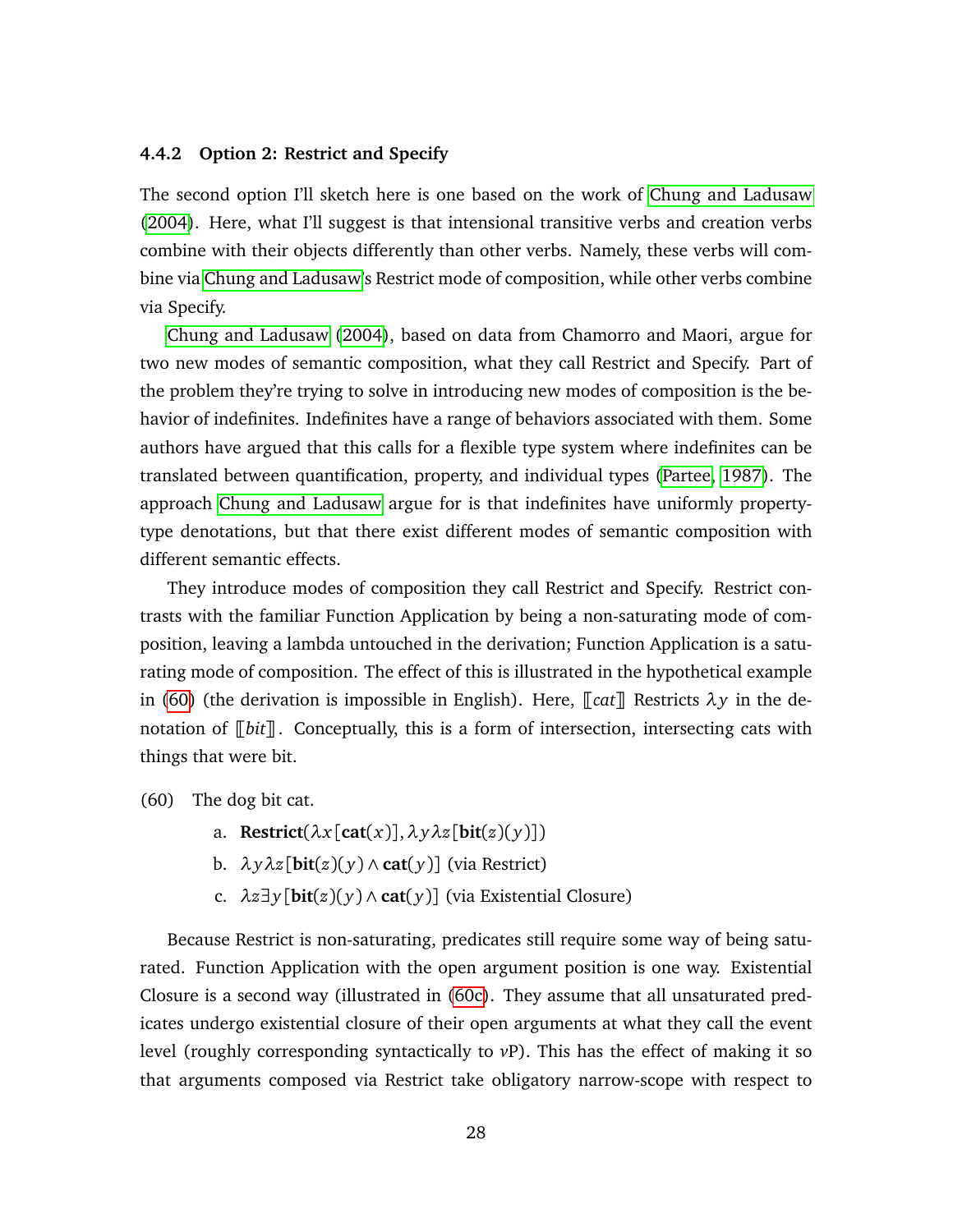negation and other operators.

The second mode of composition they introduce is Specify. Specify involves a local typeshift — a choice function. Choice functions map properties to entities, so the choice function can be an argument to a predicate that's looking for an entity-type argument. Choice functions introduce a semantic unfulfilledness — the choice function needs to be bound by an existential somewhere in the derivation — but the predicate can be saturated with a choice function. Existential closure over the choice function can happen at the event level or the clausal level (or both), depending on the parameters of the language. Specify therefore allows for both wide-scope and narrow-scope indefinites. I illustrate Specify in [\(61\)](#page-28-0).

<span id="page-28-0"></span>(61) The dog bit a cat.

- a. **Specify**( $f$ (**cat**), $\lambda x \lambda y$ [**bit**( $y$ )( $x$ )]
- b.  $\lambda y$ [bit(y)( $f$ (cat))] (via CF applied to cat, FA)
- c. *λy*∃*f* [**bit**( *y*)(*f* (**cat**))] (via EC)

Indefinites in intensional transitive verbs and creation verbs take low-scope with respect to negation. For instance, *not build a house* does not have the inference that there exists a house that wasn't built. Rather, the inference that goes through is that no house was built. Under the [Chung and Ladusaw](#page-33-16) system described, this could be interpreted as the indefinite combining with the verb via Restrict. The examples in [\(53\)](#page-24-1) also suggest that this is the case. Taking a view of referential opacity as narrowscope with respect to an intensional operator, these also suggest that the indefinite is taking narrow-scope. Again, this can be represented as the indefinite composing with the predicate via Restrict.

Indefinites in object position for other types of verbs, outside of the creation and intensional transitive verb classes discussed, do allow for both wide and narrow-scope readings. My interpretation of this fact is that indefinite objects for these verbs compose instead via Specify, with the existential closure over the choice function happening at either the event or the clausal level.

The picture that emerges here is that Restrict allows for the alternatives of indefinites to project, while Specify does not. The cases where I argued that Restrict was active are those cases where the alternatives of an indefinite object are accessible to *sorta*. I'll suggest that the relevant difference between Specify and Restrict here is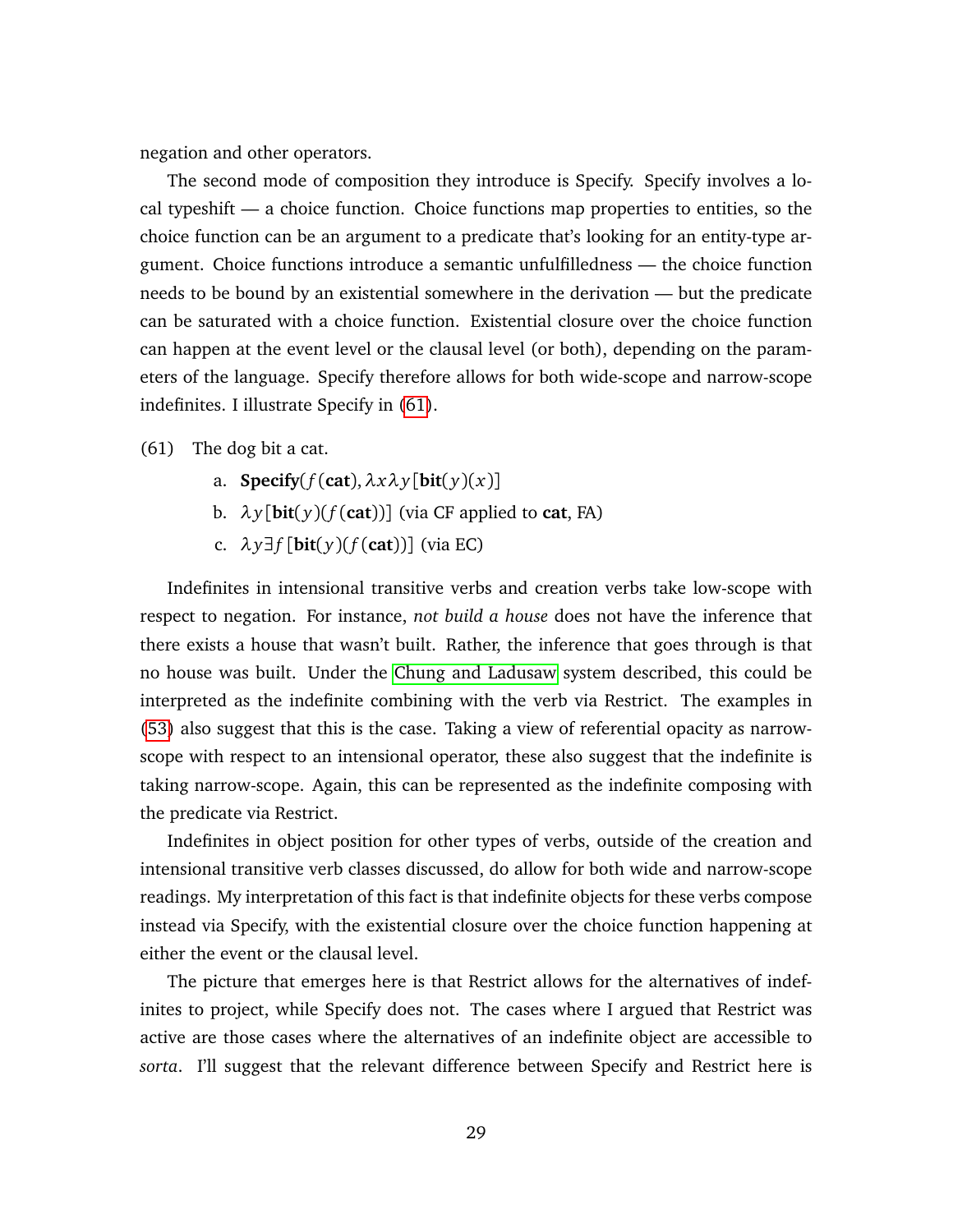whether they are saturating modes of composition. Saturation closes off imprecision alternatives, while non-saturating modes of composition do not.

This conclusion is supported by the behavior of definites. By their nature, definites have individual-type denotations, and therefore don't need a special mode of composition; they can compose with predicates by Function Application. Function Application is a saturating mode of composition, which would predict that definites can never be hedged. This is in fact the case; the alternatives for definite noun phrases are never accessible to *sorta*.

To summarize, saturating modes of predication close off sets of imprecision alternatives, while non-saturating modes of predication do not. Creation verbs and intensional verbs combine with indefinite objects via Restrict, a non-saturating mode of composition, and so allow for their objects to be hedged by *sorta*. I won't pursue an explanation here for why saturation versus non-saturation matters for the projection of alternatives, but framing the solution in this way provides some hooks on which to hang a theory of metalinguistic imprecision.

## <span id="page-29-0"></span>**5 Connections**

#### <span id="page-29-1"></span>**5.1 The discourse particle** *like*

One option for the analysis of *sorta* that would bleed the entire analysis presented here would be to borrow the analysis of *like* from [Siegel](#page-35-0) [\(2002\)](#page-35-0). *Like*, according to [Siegel](#page-35-0) is a discourse particle that also signals a mismatch between form and meaning. However, the behavior of *like* and her analysis don't carry over neatly to the problems *sorta* introduces.

First, *sorta* and *like* occur in different syntactic environments.<sup>[9](#page-0-0)</sup> Sorta has a much more restricted distribution than *like*; *like* can modify DP constituents, including those headed by *every* and *the*. This isn't possible with *sorta*.

- (62) a. They spoke to, like, every student.
	- b. \*They spoke to sorta every student.
- (63) a. The principle suspended, like, the school bully.

<sup>9</sup>When possible, examples with *like* in this section are adapted from [Siegel](#page-35-0) [\(2002\)](#page-35-0).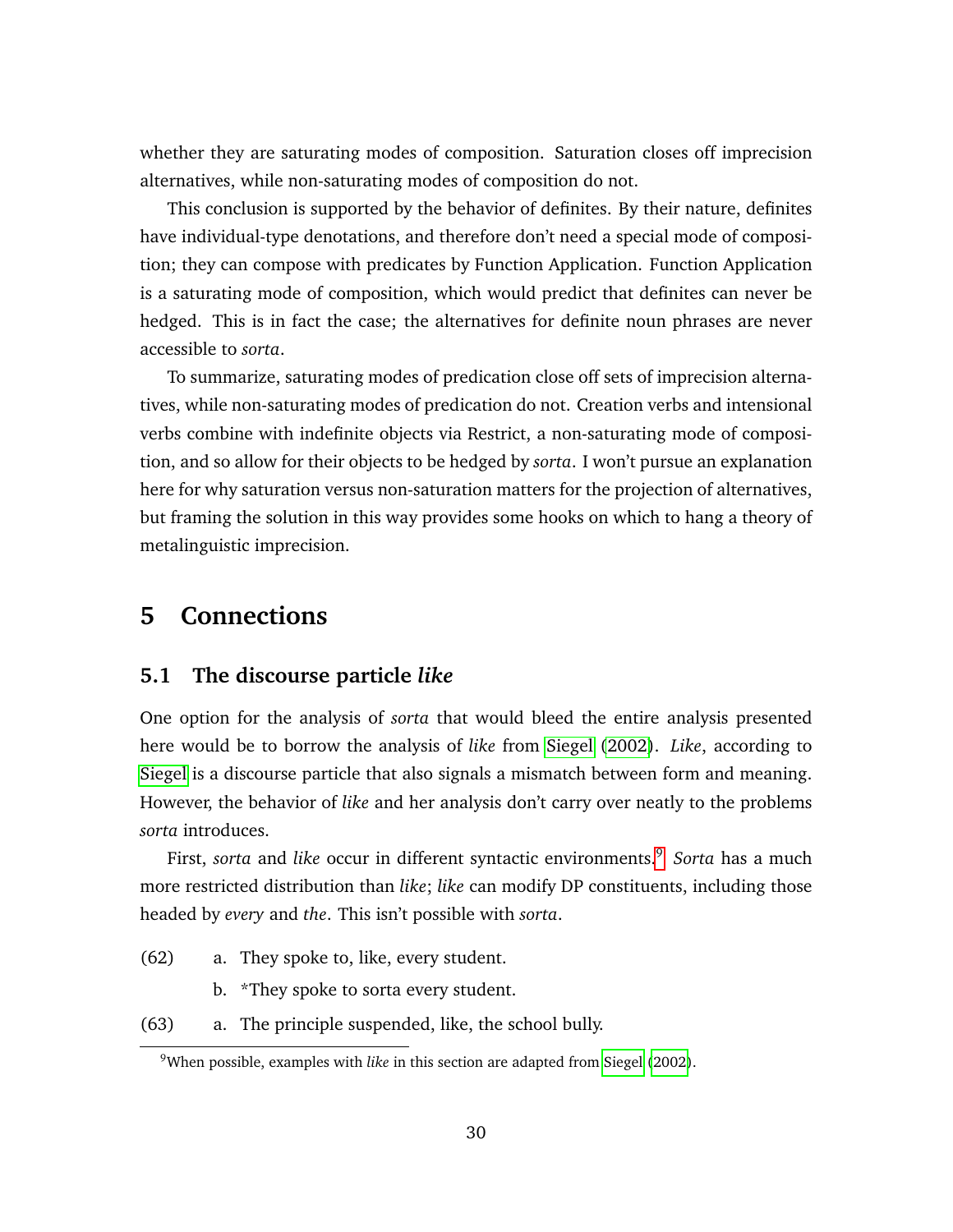b. \*The principle suspended sorta the school bully.

*Sorta* also cannot appear alongside other degree words such as *completely* and *slightly*, while *like* can appear in these environments (see also section [2\)](#page-2-0).

- <span id="page-30-1"></span>(64) a. Jill is, like, very tall.
	- b. \*Jill is sorta very tall.
- (65) a. This wire is, like, completely bent.
	- b. \*This wire is sorta completely bent.
- (66) a. This room is, like, slightly dirty.
	- b. \*This room is sorta slightly dirty.
- <span id="page-30-2"></span>(67) a. Jen is, like, six feet tall.
	- b. \*Jen is sorta six feet tall..

[Siegel'](#page-35-0)s informal analysis of *like* involves *like* introducing a free variable into the representation. This is illustrated in [\(68\)](#page-30-0). Later this is cashed out by appealing to Lasersohn's pragmatic halos.

- <span id="page-30-0"></span>(68)  $(z : z = \alpha \vee z =$  something like  $\alpha$ ) where *z* is a variable of the same logical type as *α*.
- (69) a. Lana hates, like, every coach.
	- b. **hate**(Lana,  $(z : z =$  every coach  $\vee z =$  something like every coach))

Although *like* has some of the same hedging behavior as *sorta*, it should be clear that it is much more powerful. Some of this may come from syntactic rules prohibiting *sorta* from combining with DPs, with *like* having no such prohibition. But, as argued in earlier sections, some of *sorta*'s restrictiveness also comes from its status as a degree word. Adopting [Siegel'](#page-35-0)s analysis of *like* to *sorta* doesn't offer any obvious way of accounting for the facts in [\(64-](#page-30-1)[67\)](#page-30-2) that I attribute to *sorta* being a degree word. As near as I can tell, *like* doesn't allow for long-distance hedging in the way that *sorta* does with some indefinite objects. This is a fact more easily accounted for in the compositional system I assume.

However, [Siegel'](#page-35-0)s analysis of *like* is somewhat like the analysis I propose for *sorta*, however, with the crucial bit being that something akin to the  $\approx$  relation is in the lexical semantics of *like* rather than in the denotations themselves. It does seem that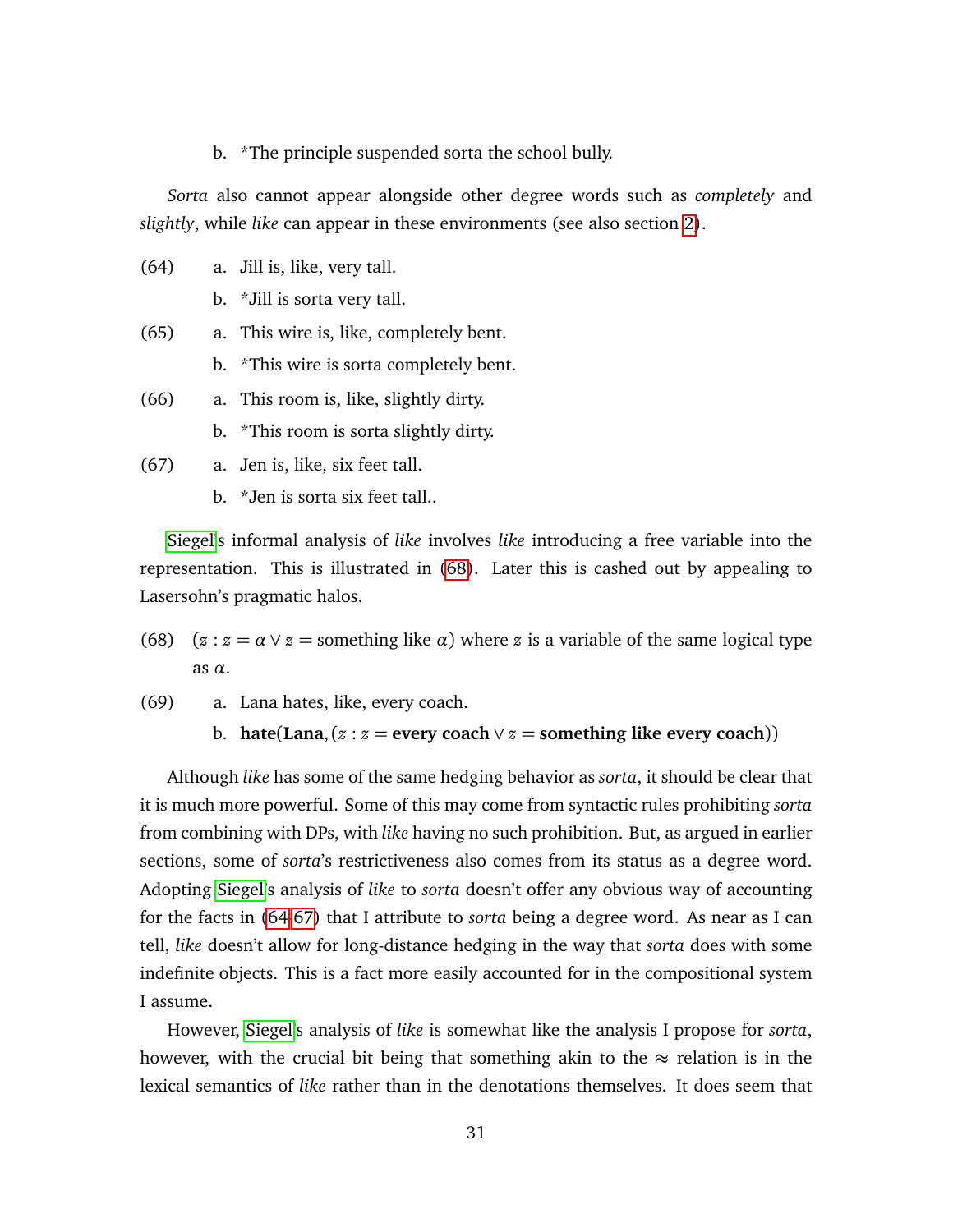there is a connection to be made here, but this is best pursued in future research on the pragmatics/semantics interface and hedging.

#### <span id="page-31-0"></span>**5.2 Why fuzzy logic won't work**

[Lakoff](#page-34-16) [\(1973\)](#page-34-16) provides an early account of *sorta* and other hedges using fuzzy logic. I won't go into the analysis here, due to influential papers by [Kamp](#page-34-6) [\(1975\)](#page-34-6) and [Fine](#page-33-17) [\(1975\)](#page-33-17) that show fuzzy logic (as developed at the time) isn't appropriate for linguistic semantics. Outside of the problems with fuzzy logic that Kamp and Fine point out, however, Lakoff's analysis of *sorta* also has additional problems. First, it's not completely clear how Lakoff would derive the restrictions on *sorta* with various predicates that I've described in earlier sections. Second, and more interesting for this paper, is that a fuzzy logic analysis of *sorta* doesn't provide an obvious way to account for how *sorta* can hedge the objects of some verbs.

## <span id="page-31-1"></span>**5.3 Granularity functions, scalar vagueness, and epistemic vagueness**

[Sauerland and Stateva](#page-35-9) [\(2007\)](#page-35-9) provides an analysis of scalar approximators such as *approximately* using what he calls granularity functions. Granularity functions map points on an interval to a scale that contains that point, similar to the work that pragmatic halos do. Granularity functions are parameterized to different amounts of coarseness; a granularity function parameterized to a larger degree of coarseness allows for more imprecision in evaluating a scalar expression than a fine grained granularity function.

(70) a.  $\text{gran}_{\text{fine}}(5\text{m}) = [4.95\text{m}, \dots, 5.00\text{m}, \dots, 5.05\text{m}]$ b. gran<sub>mid</sub>(5m) = [4.75m, ..., 5.00m, ..., 5.25m] c. gran<sub>coarse</sub>(5m) = [4.50m, ..., 5.00m, ..., 5.50m]

The denotations of scalar expressions are parameterized to a granularity function, similar to how interpretation is parameterized to a degree of precision in [Morzycki](#page-34-2) [\(2011\)](#page-34-2). The role of approximators like *approximately* and *exactly* in this system is to set the granularity function parameter.

For *sorta*'s effect with adjectives, granularity functions might be able to capture the linguistic intuitions. For verbs, though, it's much less clear that granularity functions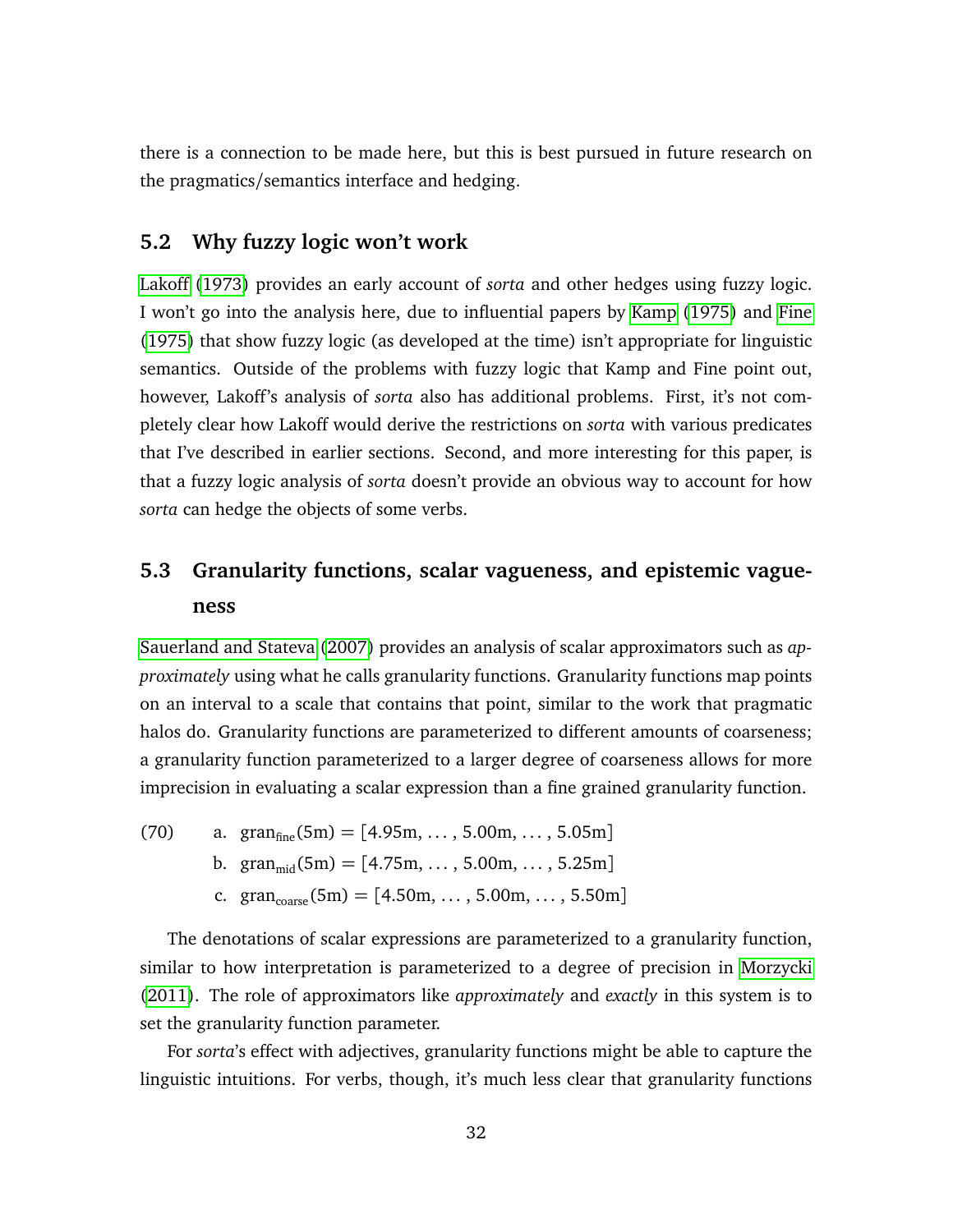make sense. What would it mean to evaluate a verb like *run* to less granularity? It seems to me that granularity functions are conceptually suspect for many of the cases I've considered here.

To be fair to [Sauerland and Stateva](#page-35-9) [\(2007\)](#page-35-9), they might say that *sorta* falls in their class of epistemic approximators, like *definitely* and *maybe* instead. They don't provide a full account of these types of approximators, but suggest that *definitely* and *maybe* involves universal and existential epistemic quantification. This isn't defined, but their intention seems to be that this is quantification over possible worlds. For different possible worlds, the extension of some predicate may be different.

This does seem to make useful predictions with examples such as *sorta tall* and *sorta swim*; what *sorta* could be doing in these cases, informally, is expressing existential quantification over worlds to say that there is some world such that the predicate holds, but it's unclear whether it is the actual world. Like other accounts of phenomenon similar to *sorta*, however, it's not clear how to build in the restrictions *sorta* has with some predicates or why indefinite objects can be hedged. If the [Sauerland and Stateva](#page-35-9) were to be pursued, more work would have to be done in accounting for these facts, facts which the Hamblinized system I pursue above already begins to account for.

## <span id="page-32-0"></span>**6 Conclusion**

In this paper I've presented an account of *sorta*. Although I believe the analysis I present here can account for the facts I've presented, much work remains to be done in expanding the range of the analysis. Hints of this were presented in section [4.4,](#page-22-0) where I attempted to show how to constrain the readings available to *sorta* with certain verbs and indefinite objects. It's easy enough to state formally ways of constraining interpretations, but offering principled explanations for why the system behaves as it does is much harder. The most promising path to take, in my view, is linking the availability of hedging indefinite objects with differences in composition between verbs — either verbs have arguments of a particular type (pursuing a story like that of [Van Geenhoven](#page-35-6) [and McNally](#page-35-6) [\(2005\)](#page-35-6)), or different verbs select for different modes of composition (a la [Chung and Ladusaw](#page-33-16) [\(2004\)](#page-33-16)), and the modes of composition determine the projection behavior of imprecision alternatives.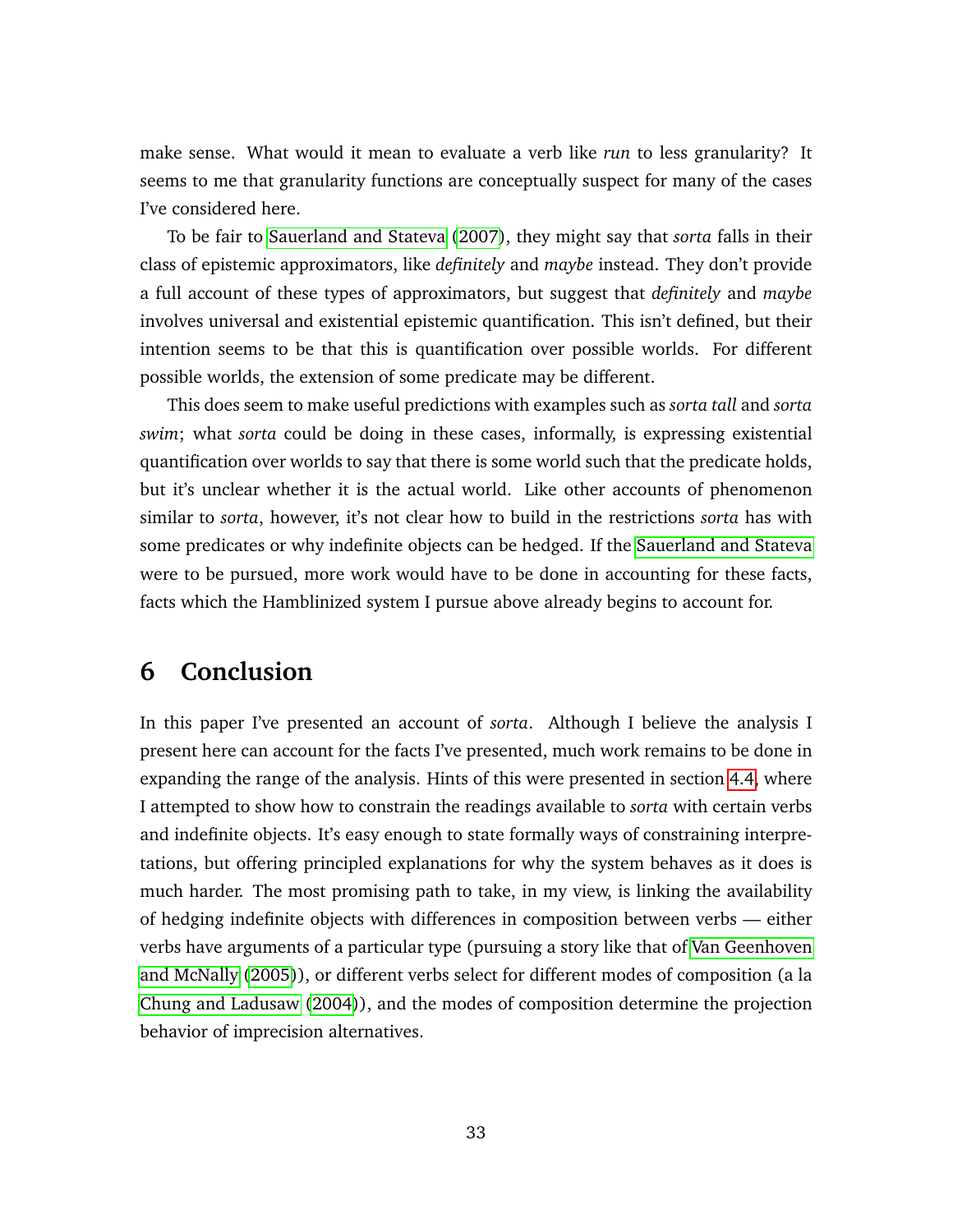## **References**

<span id="page-33-10"></span><span id="page-33-6"></span>Abney, S. (1987). *The English noun phrase in its sentential aspect*. PhD Thesis, MIT.

Alonso-Ovalle, L., & Menéndez-Benito, P. (2003). Some epistemic indefinites. In *Proceedings of the North East Linguistic Society* (Vol. 33). Amherst: GLSA.

- <span id="page-33-9"></span>Bierwisch, M. (1989). The semantics of gradation. In M. Bierwisch & E. Lang (Eds.), *Dimensional adjectives.* Berlin: Springer.
- <span id="page-33-5"></span><span id="page-33-2"></span>Bolinger, D. (1972). *Degree words*. The Hague: Mouton.
- Büring, D. (1997). *The meaning of topic and focus: the 59th street bridge accent*. London: Routledge.
- <span id="page-33-13"></span>Caudal, P., & Nicolas, D. (2005). Types of degrees and types of event structures. In *Event arguments: Foundations and applications* (pp. 277–300). Tübingen: Niemeyer.
- <span id="page-33-7"></span>Chierchia, G. (2004). Scalar implicatures, polarity phenomena, and the syntax/pragmatics interface. In A. Belletti (Ed.), *Structures and beyond* (Vol. 3, pp. 39–103). Oxford University Press.
- <span id="page-33-16"></span>Chung, S., & Ladusaw, W. (2004). *Restriction and saturation* (Vol. 42). the MIT Press.
- <span id="page-33-11"></span>Corver, N. (1990). *The syntax of left branch extractions*. PhD Thesis, Tilburg University.
- <span id="page-33-8"></span>Cresswell, M. (1976). The semantics of degree. In B. Partee (Ed.), *Montague Grammar.* New York: Academic Press.
- <span id="page-33-15"></span>de Swart, H. (2001). Weak readings of indefinites: type-shifting and closure. *The Linguistic Review*, *18*(1), 69–96.
- <span id="page-33-17"></span>Fine, K. (1975). Vagueness, truth and logic. *Synthese*, *30*(3), 265–300.
- <span id="page-33-3"></span>Giannakidou, A., & Stavrou, M. (2009). Metalinguistic comparatives and negation in greek. In C. Halpert, J. Hartman, & D. Hill (Eds.), *Proceedings of the 2007 workshop on greek syntax and semantics.*
- <span id="page-33-4"></span>Giannakidou, A., & Yoon, S. (2011). The subjective mode of comparison: Metalinguistic comparatives in greek and korean. *Natural Language & Linguistic Theory*, *29*(3), 621–655.
- <span id="page-33-12"></span><span id="page-33-0"></span>Grice, H. (1957). Meaning. *The philosophical review*, 377–388.
- <span id="page-33-1"></span>Grimshaw, J. (1991). *Extended projection.* Ms., Brandeis University.
- Hamblin, C. (1973). Questions in Montague English. *Foundations of language*, *10*(1), 41–53.
- <span id="page-33-14"></span>Heim, I., & Kratzer, A. (1998). *Semantics in generative grammar*. Wiley-Blackwell.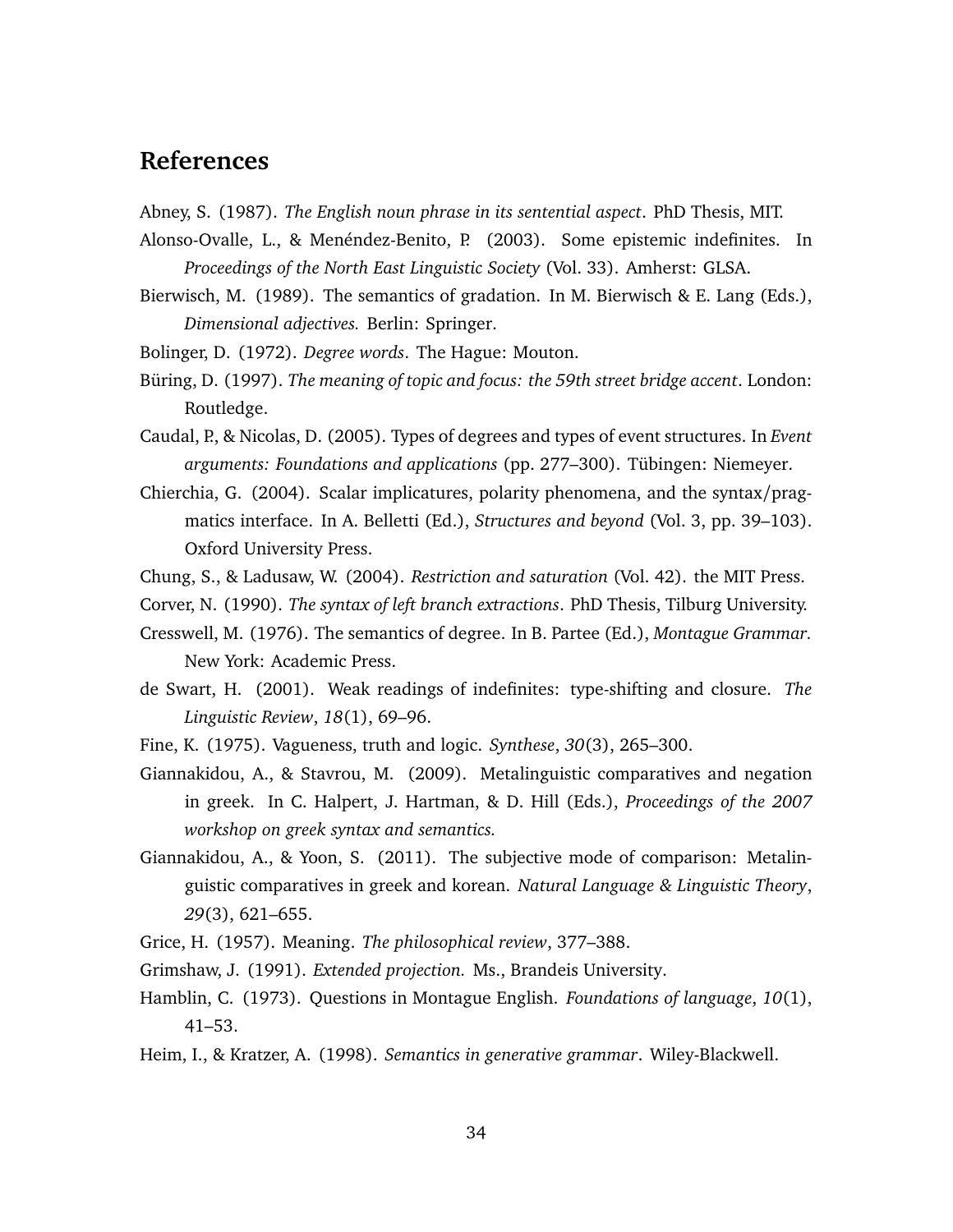- <span id="page-34-6"></span>Kamp, H. (1975). Two theories about adjectives. *Formal semantics of natural language*, 123–155.
- <span id="page-34-7"></span>Kennedy, C. (1999). *Projecting the Adjective: The syntax and semantics of gradability and comparison*. New York: Garland Press.
- <span id="page-34-8"></span>Kennedy, C., & Levin, B. (2008). Measure of change: The adjectival core of degree achievements. In C. Kennedy & L. McNally (Eds.), *Adjectives and adverbs: Syntax, semantics, and discourse* (pp. 156–182). Oxford University Press.
- <span id="page-34-3"></span>Kennedy, C., & McNally, L. (2005). Scale structure, degree modification, and the semantics of gradable predicates. *Language*, *81*(2), 345–381.
- <span id="page-34-5"></span>Kratzer, A. (2005). Indefinites and the operators they depend on: From Japanese to Salish. In G. Carlson & F. Pelletier (Eds.), *Reference and quantification: The Partee effect.* CSLI Publications.
- <span id="page-34-4"></span>Kratzer, A., & Shimoyama, J. (2002). *Indeterminate pronouns: The view from Japanese.* Paper presented at the 3rd Tokyo Conference on Psycholinguistics.
- <span id="page-34-16"></span>Lakoff, G. (1973). Hedges: A study in meaning criteria and the logic of fuzzy concepts. *Journal of philosophical logic*, *2*(4), 458–508.
- <span id="page-34-14"></span><span id="page-34-1"></span>Lasersohn, P. (1999). Pragmatic halos. *Language*, 522–551.
- Moltmann, F. (1997). Intensional verbs and quantifiers. *Natural Language Semantics*, *5*(1), 1–52.
- <span id="page-34-12"></span><span id="page-34-2"></span>Montague, R. (1974). *Formal philosophy*. Yale University Press.
- Morzycki, M. (2011). Metalinguistic comparison in an alternative semantics for imprecision. *Natural Language Semantics*, *19*(1), 39–86.
- <span id="page-34-15"></span>Partee, B. (1987). Noun phrase interpretation and type-shifting principles. *Studies in discourse representation theory and the theory of generalized quantifiers*, *8*, 115– 143.
- <span id="page-34-9"></span>Piñón, C. (2005). Adverbs of completion in an event semantics. *Perspectives on aspect*, 149–166.
- <span id="page-34-10"></span>Piñón, C. (2008). Aspectual composition with degrees. In C. Kennedy & L. McNally (Eds.), *Adjectives and adverbs: syntax, semantics, and discourse* (pp. 183–219). Oxford University Press, USA.
- <span id="page-34-13"></span>Quine, W. (1964). *Word and object* (Vol. 4). MIT press.
- <span id="page-34-11"></span>Rett, J. (to appear). Similatives and the degree arguments of verbs. *Natural Language and Linguistic Theory*.
- <span id="page-34-0"></span>Rooth, M. (1985). *Association with focus*. PhD Thesis, University of Massachusetts.